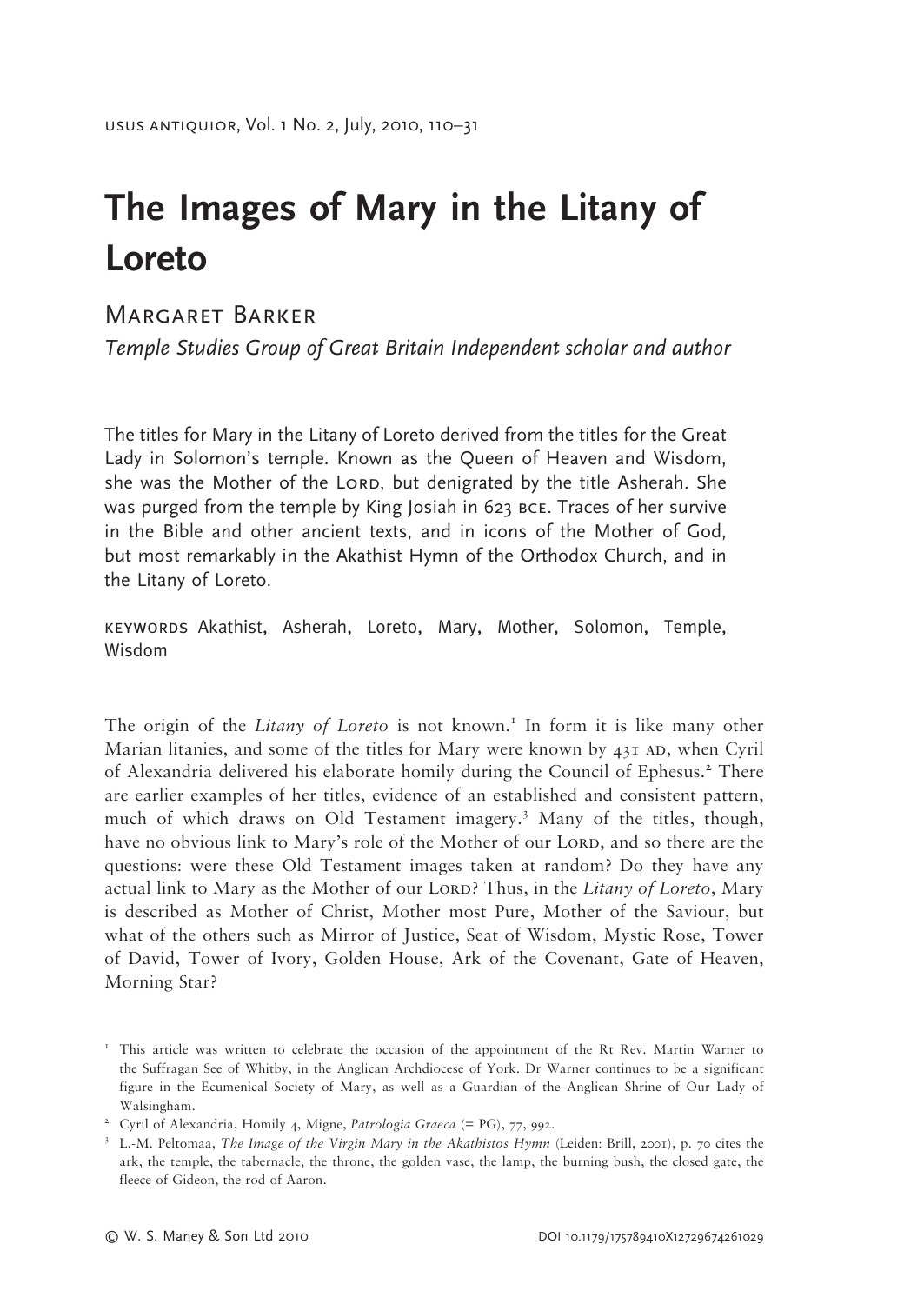All these titles have taken on a life of their own after centuries of love and prayer,<sup>4</sup> but did they originate in the mind of the composer — albeit in the earliest years of the Church — or in something he knew that we no longer know? Was there an oral tradition about Mary, much older than the first known texts of this Litany and others similar, an oral tradition known perhaps to Cyril in the early fifth century? There is a remarkable similarity between the images used by Cyril and the ancient Akathistos Hymn and the *Kanon of the Akathist<sup>5</sup>* of the Orthodox Church,<sup>6</sup> and those in the *Litany of Loreto*, but the titles do not correspond. Of the titles in the *Litany of Loreto*, only 'Ark' appears also in the *Akathistos Hymn*, and there was a Latin translation of this as early as the ninth century.7 The *Litany of Loreto*, however, did not draw on it, which suggests a common tradition of understanding the role of Mary rather than literary dependence. Nor does the *Litany of Loreto* compare Mary and Eve, as had been done at least since the time of St Justin Martyr in the mid second century.<sup>8</sup>

All the titles suggest an origin not in the nativity story in the New Testament, but in the Wisdom tradition, attested in the Old Testament and also in several ancient Jewish texts that did not become canonical. Now known as the *Pseudepigrapha*, they were preserved only by the Church, which indicates their importance to Christians. A story from first-century Palestine says they were to be shown only to the wise: 'For in them is the spring of understanding, the fountain of Wisdom and the river of knowledge' (2 Esdras [4 Esdras] 14.47). 'Wisdom' was one of the titles for the Lady of Solomon's temple, and writings of her devotees and disciples are known as Wisdom texts. Some six centuries before the time of Jesus, there had been a great 'reformation' in Jerusalem, and the female figure we glimpse as Wisdom had, until that time, been honoured in the temple as the Mother of the Lord. As early as the Protevangelion of James,<sup>9</sup> Mary was portrayed as Wisdom, and even though this text never became canonical, it has always been the account depicted in the Nativity ikon. The role of Mary is discerned not only in the 'mainstream' texts, but also in the art, liturgy, and popular devotion which sometimes have no obvious link to other written sources.

Mary as Wisdom is part of a bigger picture, because the Christians also preserved the traditions and teaching of the Jerusalem temple. This was neither the building nor

- 4 For recent examples see e.g. John Henry Cardinal Newman, *Meditations on the Litany of Loreto for the Month of May*. Text in P. Boyce, *Mary: The Virgin Mary in the Life and Writings of John Henry Newman* (Leominster: Gracewing, 2001); or R. Klaver, *The Litany of Loreto* (London: Herder, 1954).
- 5 I quote Arch. Ephrem Lash's translations of the *Akathistos Hymn* and the Kanon of the *Akathist*, at http://www.anastasis.org.uk/akathist.htm. For the Greek text, see *Triodion Katanyktikon* (Athens, 1983),
- pp. 321–33. 6 See Peltomaa, *Image*, pp. 49–101.
- 7 Attested in a ninth-century manuscript from St Gall. Latin text from later witnesses in M. Huglo, 'Version Latine de l'Acathiste', *Le Museon*, 64 (1951), 27–61. The St Gall scribe deemed the Latin translation poor,
- implying that he knew the Greek original. 8 Justin, *Dialogue with Trypho*, 100. He contrasted Eve who listened to the serpent and brought forth disobedience and death, with Mary who heard the words of Gabriel and brought forth the Son of God. 9 The earliest manuscript evidence is a third-century papyrus of the complete text; translation in M. R. James,
- *The Apocryphal New Testament* (Oxford: Clarendon, 1980), pp. 38–48; J. K. Elliott, *The Apocryphal New Testament: A Collection of Apocryphal Christian Literature in an English Translation* (Oxford: Clarendon, 1993), pp. 57–67.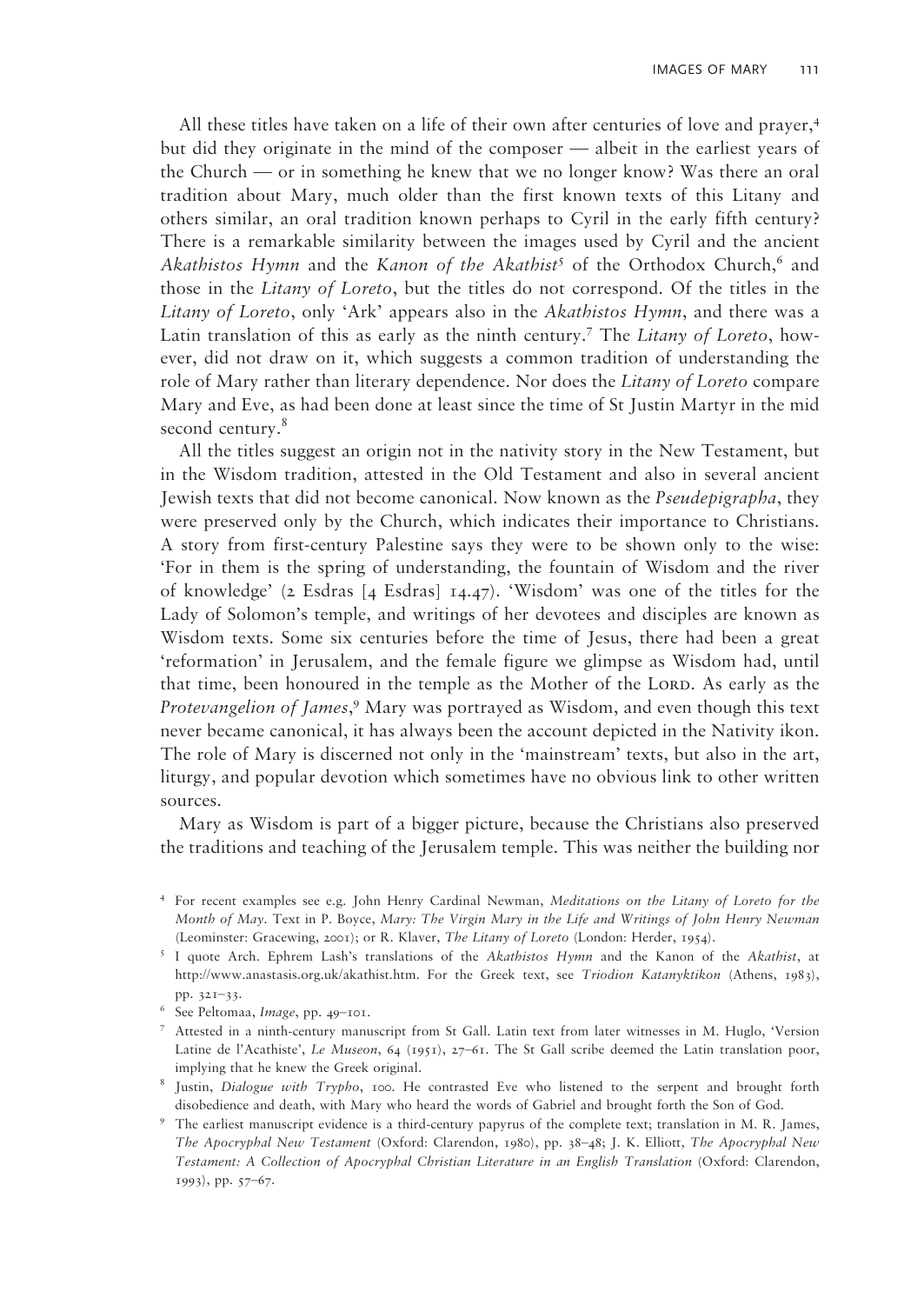the corrupt establishment that Jesus knew, but the ancient ideal that his followers sought to restore, 'a spiritual house ... a holy priesthood' (1 Pet 2.5). The world of the temple and the teaching of its priests was a sophisticated theology that now has to be reconstructed from many ancient texts, but it is clear that this is where Christianity has its roots. The Christians saw in Jesus the fulfilment of temple rites, which foreshadowed his work of salvation (Heb.  $9.11-14$ ),<sup>10</sup> and they described him as Melchisedech, the high priest of the ancient royal house who was, in a way we no longer fully understand, the presence of the LORD on earth (Heb.  $7.11-22$ ). It was therefore to be expected that Mary was described as Wisdom, the Queen of Heaven, the Mother of the Lorp on earth. The titles in the *Litany of Loreto*, and in many other praises of Mary, were drawn from the Wisdom tradition.

Pamela Tudor Craig, in her Walsingham lecture 'The Virgin Mary as the Seat of Wisdom', $<sup>T</sup>$  asked why the chapter houses of great cathedrals were dedicated to Mary,</sup> and why statues of the type known as *Sedes Sapientiae*, the Seat of Wisdom, were so popular. Why, she asked, was the Virgin so strongly associated in the Middle Ages with Councils of Wisdom?

Because the glorious poetry of the Wisdom literature in the Old Testament was taken to apply to her . . . It does no violence to appropriate to the Virgin the Wisdom literature, which, in the Book of Proverbs, in Ecclesiastes, in Ecclesiasticus, is always and most beautifully, a feminine image. The Wisdom literature, the final flower of the Old Testament, was composed in the last four centuries before Christ, under Hellenistic influence.

All of this is undoubtedly correct, but its implications are not. Appropriating the Wisdom literature to the Virgin suggests that there was no real connection other than the feminine gender. 'Hellenistic influence' implies that this was in some way formative or even decisive, that Wisdom was alien to the Hebrew tradition. In this article I shall show that Wisdom was a fundamental figure in the ancient faith of Jerusalem, that the Church claimed Wisdom's titles for Mary from the very beginning, and that by the time the *Litany of Loreto* was composed, the meaning of some of these titles was fading and their significance already lost. The titles in the *Litany* seem to be a summary of a much older tradition.

In the *Litany of Loreto*, Mary as Wisdom is not so explicit as in the much older *Akathistos Hymn* of the Orthodox Church, where she is addressed as: '[The One who surpasses] the knowledge of the wise . . . You that pour light on the minds of believers' (Ikos 2), 'You who trampled on the error of deception' (Ikos 6), '[The one who enlightens] many with knowledge' (Ikos 9), '[You] who gave counsel to those robbed of understanding' (Ikos 10), '[You] who destroy the corrupter of minds' (Ikos 10), '[The One who] guides all to divine knowledge' (Ikos 11). The date of this Hymn is disputed: many attribute it to Romanos the Melodist, a man of Jewish origin, who worked in Constantinople in the early sixth or the early eighth century,<sup>12</sup> but it could

<sup>&</sup>lt;sup>10</sup> See M. Barker, *Temple Themes in Christian Worship* (London: T&T Clark, 2007).

<sup>11</sup> Assumptiontide Lecture, Anglican Parish Church of St Mary and All Saints, Walsingham, 1986 (unpublished).

<sup>&</sup>lt;sup>12</sup> He was sacristan in the Hagia Sophia, in the reign of Anastasius, but whether Anastasius I or II is not clear.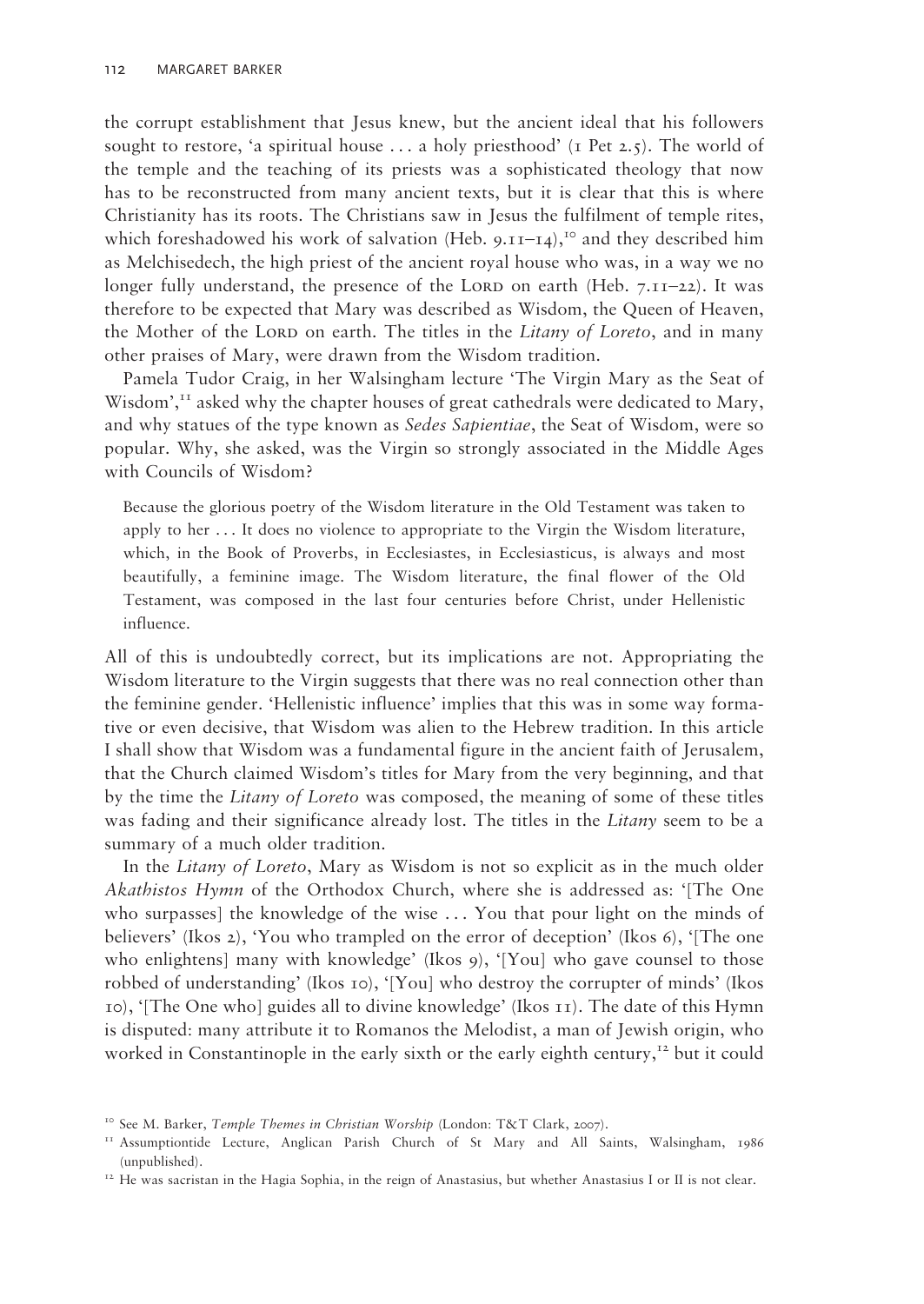be older, since the ideas are found in the early Fathers.<sup>13</sup> In fact, the titles that appear in an extended form in the *Akathistos Hymn*, and in a shorter form in the *Litany of Loreto*, represent one of the little recognised roots of Christian tradition — the high priestly traditions of the temple in Jerusalem that passed into the Church as unwritten teachings. The meaning of the holy of holies was known only to the high priesthood, 'the matters within the veil' (Num. 18.7; see also Lxx, Num. 3.10), whereas the laity had only to keep the Law: 'The secret things belong to the LORD our God; but the things that are revealed belong to us and our children for ever, that we may do all the words of this Law' (Deut. 29.29). Most of the Marian titles indicate knowledge of the holy of holies, and at the end of the first century AD Ignatius of Antioch said that Jesus the high priest knew the secret things of God.<sup>14</sup>

In the *Litany of Loreto*, only one title, Mirror of Justice, *speculum iustitiae*, clearly resembles a title in the Wisdom Literature. In the Wisdom of Solomon 7.26 she is described as the spotless mirror of the power or Glory of God, *speculum* ... *Dei maiestatis*. The Greek text here has the spotless mirror of the ἐνέργεια of God, the 'working' of God, and there is no Hebrew. This line is, however, one of a triplet in the Hebrew style, suggesting a Hebrew cultural context at the very least: she is a reflection of eternal light, a spotless mirror of the working of God, an image of his goodness. Why is Mary the mirror of *iustitia*? The Vulgate uses this word to render the Hebrew *ş e daqah*, and the Greek δικαιοσúνη, 15 both of which mean 'righteousness', and so this is perhaps a better way to understand the word. Now righteousness, in its Hebrew context, describes exactly the role of Wisdom. Righteousness was the process that brought peace, *šalom*, and Wisdom joined all things together, held them in harmony, ἀρμόζουσα (Lxx Prov. 8.30).<sup>16</sup> 'Mirror of Righteousness', the One who shows how God works to bring peace, fits well with the triplet in Wisdom 7.26: reflection of eternal light, mirror of the working of God, image of his goodness. Mary as the *speculum iustitiae* links her to Wisdom.

Of the other titles in the *Litany of Loreto*, the Seat of Wisdom summarises several titles in the *Akathistos Hymn*: 'A throne for the King' (Ikos 1); 'All-holy chariot of him who rides upon the cherubim' (Ikos 8). In the *Kanon of the Akathist* she is: 'Fiery throne of the Almighty' (Ode 1, Troparion); 'Fiery chariot of the Word' (Ode 5, Troparion); and 'Chariot of the spiritual Sun' (Ode 7, Troparion). Mary is the throne chariot in the holy of holies, seen by Ezekiel, a priest in the first temple in the sixth century  $BCE$  (Ezek. 1.3), and recorded in Ezekiel 1 and 10. Jacob of Serug, writing in the late fifth century CE, also knew the chariot throne as an image of the Virgin Mother.17 The question is: was this a fanciful association, or would Ezekiel himself have known that the throne represented the Virgin Mother? The answer, as we shall see, is that Ezekiel did know of a female figure, described in his visions, but

<sup>&</sup>lt;sup>13</sup> Peltomaa, *Image*, p. 114, n. 2.<br><sup>14</sup> Letter to the Philadelphians 9. See also M. Barker, *The Great High Priest* (London: T&T Clark, 2003), pp. 1–33.

<sup>&</sup>lt;sup>15</sup> For example in Gen. 15.6; Rom. 9.30, 31.

<sup>&</sup>lt;sup>16</sup> I use Lxx to indicate the Old Greek text, or Septuagint.<br><sup>17</sup> Jacob of Serug, *On the Chariot that Ezekiel the Prophet Saw*, 590.6–7, cited in A. Golitzin, 'The Image and Glory of God in Jacob of Serug's Homily "On the Chariot that Ezekiel the Prophet Saw"', *St Vladimir's Theological Quarterly*, 47 (2003), 323–64.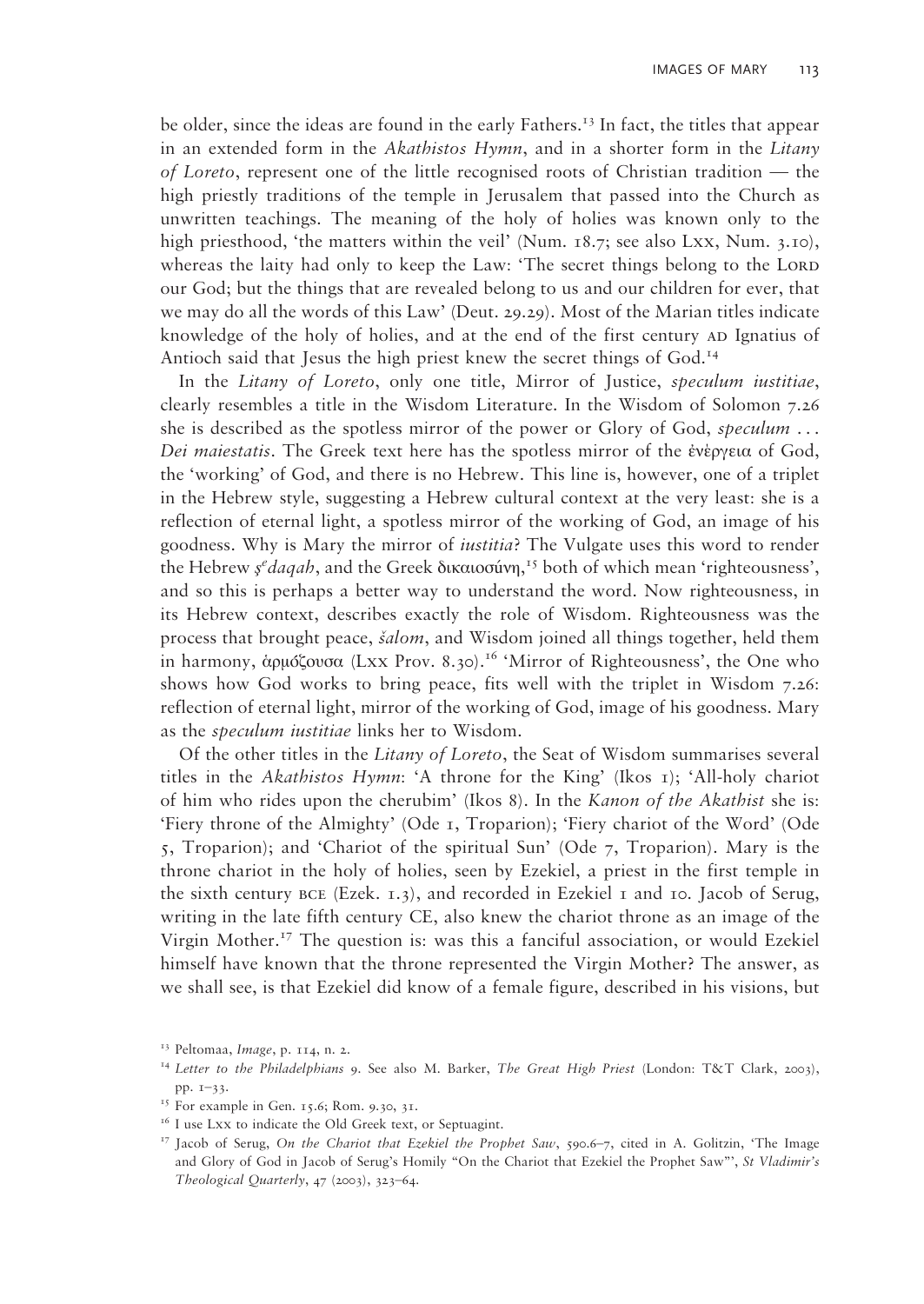lost in translations. The Lady was Wisdom. The 'seat of Wisdom' was not the seat on which Wisdom sat, $18$  but was Wisdom herself. The throne in the holy of holies 'was' the Lady, and the one enthroned there was her son. Thus she resembled the Egyptian goddess Isis, often depicted with a throne symbol on her head, whose very name meant 'she of the throne'. The relationship between Wisdom, Isis, and Mary is not easy to establish, but it should not be assumed that the titles of Mary derived directly from Isis and from Hellenistic influence.<sup>19</sup>

Before Mary as Wisdom can be explored in detail, however, there are preliminary questions. First: what or who was meant by 'Wisdom'? She is present throughout the Hebrew Bible, but has been overlooked, often 'translated' out of the text, and so an important and indigenous female figure in the oldest religion of Israel can come as a surprise to those schooled in conventional Old Testament study. In the eighth century BC she was the Virgin who would bear a son (Isa.  $7.14$ ),<sup>20</sup> the woman who would bring forth the great Shepherd of Israel (Mic.  $5.3-4$ ), both recognised as prophecies of Mary and Jesus, but not obviously linked to Wisdom. In the fifth century BC, a prophet warned of the Day of the LORD, when the Sun of righteousness [*ş e daqah*, as in the Mirror of Righteousness] would to appear with healing in *her* wings (Mal. 4.2). Since the Hebrew noun 'sun' can have a masculine form, this must have been an intended reference to a female figure. She appeared when St John saw the Woman clothed with the sun whose boy child was set on the throne of God, and Satan and his angels were driven from heaven (Rev. 12.1–12). In the *Kanon of the Akathist* she is addressed as the 'Radiant Dawn' (Ode 3, Troparion).

The *Book of the Cave of Treasures* says that the magi saw a brilliant star in which was a virgin carrying a child,<sup>21</sup> and the child wore a crown — an interesting early understanding of St John's vision. One of the titles in the *Litany of Loreto* is Morning Star, and as the magi saw the star 'in the east' that is, at its rising, this would have been a Morning Star (Mt. 2.2). Elsewhere, though, Morning Star is a title for Jesus (e.g. Rev. 22.16), a title with roots in temple tradition,<sup>22</sup> and so in the *Akathistos Hymn* Mary is addressed as 'Mother of the star that never sets' (Ikos 5). The woman clothed with the sun was the Mother of the Lorp, the Mother of the Second Person. The Christians would name her the Bearer or Mother of God, *Theotokos*, a title used by Origen in the early third century, but he was not the first to do so.<sup>23</sup> This title, too, has roots deep in temple tradition.

To set the Lady in her ancient context, we must look briefly at the meaning of the temple itself. The original tabernacle, and the temples built in Jerusalem, all represented the creation, divided by the veil into the visible and invisible worlds. The holy of holies, with the golden chariot throne, was the invisible world of God and

<sup>18</sup> Mary holding the Child on her lap was seen as the throne of Wisdom who was the Child. 19 For example, W. W. Tarn, *Hellenistic Civilisation* (London: Arnold, 1952), p. 360; R. E. Witt, *Isis in the* 

*Graeco-Roman World* (London: Thames and Hudson, 1971), pp. 272–74. See rather J. McGuckin, 'The Early Cult of Mary and Inter-Religious Contexts in the Fifth-Century', in *The Origins of the Cult of the Virgin Mary*, ed. C. Maunder, London (Continuum, 2008), pp. 1–22.

<sup>&</sup>lt;sup>20</sup> Not *a* virgin, as in many translations.<br><sup>21</sup> E. A. Wallace Budge (trans. and ed.), *Book of the Cave of Treasures* (London: Religious Tract Society, 1927). Attributed to Ephrem the Syrian (died 373 AD), but now thought to be a fifth- or sixth-century compilation.

<sup>&</sup>lt;sup>22</sup> Thus too Ignatius of Antioch, *Letter to the Ephesians* 19.<br><sup>23</sup> For summary, see McGuckin, 'Early Cult', p. 9, n. 4.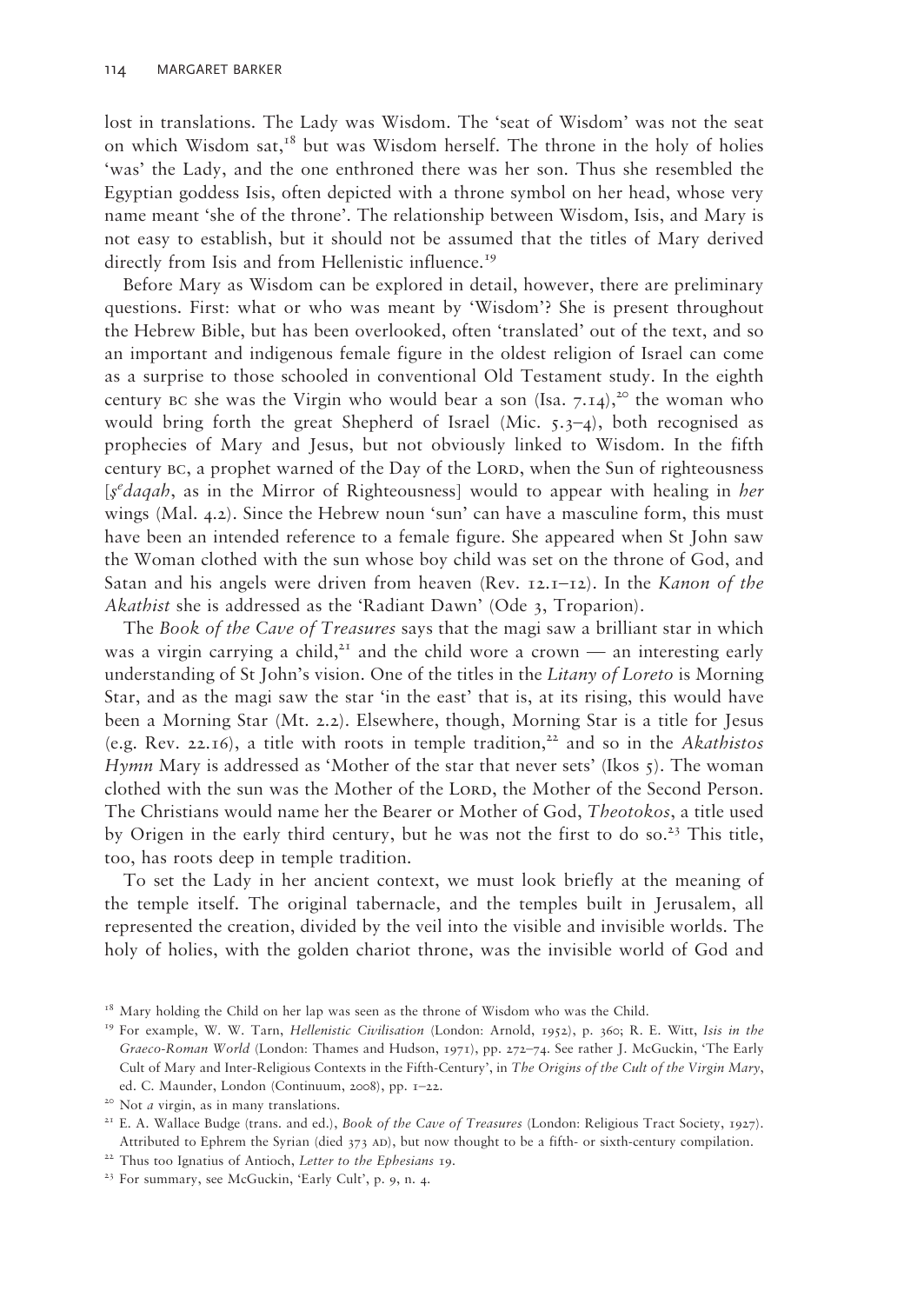the angels, the state of uncreated light. The veil, woven from four colours to represent the four elements, represented matter screening the Glory of God and the throne from the material world: 'He encloses the face/presence of the throne and spreads upon it his cloud' (Job 26.9, translating literally). Note that the throne is in a cloud. The holy of holies was beyond matter, and therefore beyond time: a hidden place, often called eternity.24 In Hebrew the two words are written in the same way but voiced differently: *'olam*, eternity, *'alum*, hidden. The mysterious Virgin of Isaiah's prophecy was, literally, the hidden woman, *'almah*, and, as we shall see, she was found in the holy of holies. The great hall of the temple represented the material world; it was the garden of Eden where Adam was the high priest. Rituals in the holy of holies were rituals in eternity, and those who entered the holy of holies passed between heaven and earth. The priests were angels and the high priest 'was' the LORD.<sup>25</sup>

Other texts show that Wisdom was in the holy of holies, among the angels. Someone writing as 'Solomon' in the first century bc prayed for 'the Wisdom that sits by thy throne. . . Send her forth from the throne of thy Glory' (Wis. 8.4, 10). The Greek text of Ben Sira 24.2 had her speaking in the assembly of the angels,<sup>26</sup> and so Mary is described in the *Akathistos Hymn* as 'Initiate of an ineffable counsel ... Wonder well-known among the angels' (Ikos 2). An ancient poem describing her role in creation (Prov. 8.22–31) says she was brought forth and birthed before the material world was created, in other words, in the state represented by the holy of holies, but her role in the holy of holies is not clear because the Hebrew of Proverbs 8.23 has several possible meanings. It could mean that she was established or hidden away, and was beside the Creator as he worked.<sup>27</sup> Even though the Lxx has 'set up', implying the Hebrew root *ysd*, the current Hebrew text is different, and implies the root *swk*, meaning either 'shut in' or 'pour out in anointing'; or the root *nsk*, meaning 'pour out', or 'weave', or 'install'.<sup>28</sup> The question then becomes: how was the original poet describing Wisdom in the holy of holies? Was she established or was she hidden away, as Wisdom was hidden away from human eyes (Job 28.21), the hidden woman, *'almah*? 29 Or was she poured out in anointing, or was she woven together or was she weaving? The problem in translating some Hebrew texts is that choosing only one meaning for the English translation obscures the rich nuances of the original.

When the early Christians told the life story of Mary in the *Protevangelium of James*, they depicted her as Wisdom, given to the temple like the infant Samuel when she was three years old, to fulfil her parents' vow  $(1 \text{ Sam. } 1.24-28)$ . The high priest received her, and she delighted everyone by dancing in the temple, just as Wisdom described herself as the Creator's delight, playing before him (Prov. 8.30). The child Mary was fed by an angel (i.e. a priest) and when she reached puberty, the angel of

<sup>&</sup>lt;sup>24</sup> See M. Barker, *The Gate of Heaven* (Sheffield: Phoenix, 2008 [1991]).

<sup>25</sup> See M. Barker, *The Revelation of Jesus Christ* (Edinburgh: T&T Clark, 2000), pp. 12–26.

<sup>&</sup>lt;sup>26</sup> The Latin of Ecclus 24.2 is different.<br><sup>27</sup> The Hebrew of Prov. 8.22, 24, 25 has 'birthing' words: *qnh*, beget and *hll*, give birth; *nskty*, v.23, can be from *skk*.

*skk*. 28 The Hebrew letters *d* and *k* are similar, and the various forms of the Hebrew verb mean that two different verbs can be written in exactly the same way. Context decides how they should be read, but in an unknown context, all possibilities are open. 29 This is a different word for hide.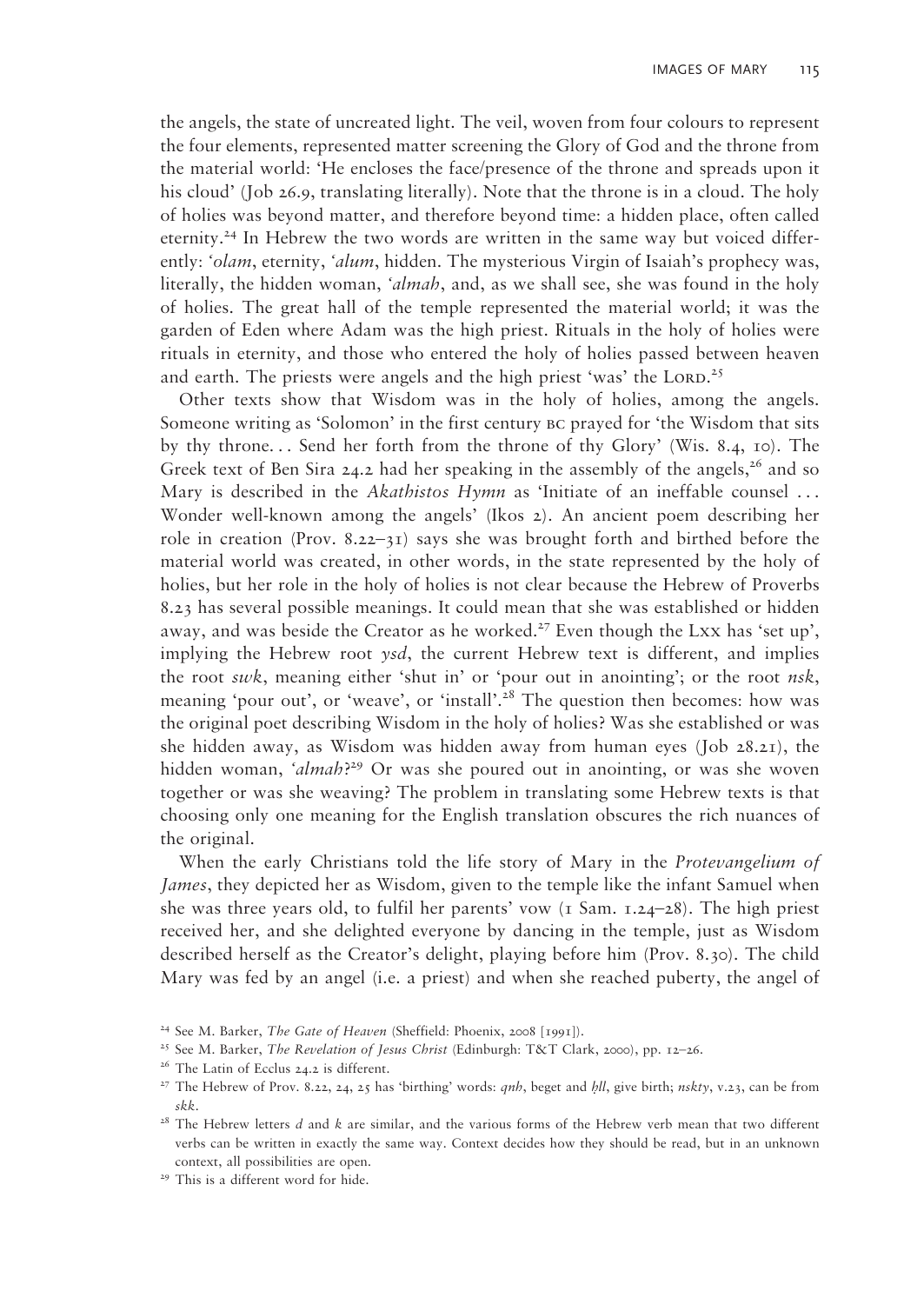the Lord told Zechariah to find her a husband. She was a weaver, working on the new veil of the temple, when the angel of the LORD told her she would become the Mother of the Son of God Most High. The story is full of detail whose significance is no longer clear — Mary's mother Anna watching a nest of sparrows, for example — but there is no doubt that Mary was Wisdom. She danced in the temple just as Wisdom, a much loved daughter, played before the Creator (Why else include this apparently trivial detail?), and she helped to weave the new veil for the temple. This detail appears in every icon of the annunciation, where Mary is spinning scarlet wool, but is not mentioned in the New Testament — another indication that Wisdom images are to be found outside the biblical texts. The spindle had been a familiar symbol for centuries, and whilst the evidence of other ancient cultures cannot be considered primary, it can be used to illuminate the biblical tradition. The great goddess of ancient Ugarit, a near neighbour of Israel that shared many literary and cultural styles, held a spindle.<sup>30</sup> She was the virgin mother of the sons of El, who were stars,<sup>31</sup> she was known as the Progenitress,<sup>32</sup> the Lamp of the gods, the great Lady Sun,<sup>33</sup> and she suckled the crown prince.<sup>34</sup>

The *Protevangelium* says that Mary gave birth in a cave, but the imagery it employs is really of birth in the holy of holies, the abode of Wisdom. Joseph had gone to find a midwife, and when they returned, they saw a bright cloud over the cave. The cloud withdrew. They saw a light in the cave, and as the light faded, so the Child appeared to them. In the Hebrew Scriptures, this was how the LORD came to the holy of holies: the cloud covered the tent of meeting/witness<sup>35</sup> when the glory of the LORD filled the tabernacle (Exod. 40.34). A cloud, which was the Glory, filled the temple when it was consecrated ( $\overline{1}$  Kgs 8.10–11). King David described the LORD coming from the temple to help him, carried by a thick bright cloud (2 Sam. 22.7,  $12-13$  // Ps.  $18.6$ ,  $11-12$ ).<sup>36</sup> The cloud invariably accompanied the LORD when he came to his people: to Moses on Sinai (Exod. 19.9); to Aaron over the ark in the holy of holies (Lev. 16.2); over the tabernacle when the Israelites were in the desert (Num. 9.15–23). There was a pillar of cloud by day and fire by night to guide the people through the wilderness (Exod. 13.21–22), and the Lord came to the tent of meeting/witness in the pillar of cloud that stood at the door of the tent (Deut.  $31.15$ ). Note that the pillar of cloud is at the door. By the end of the second temple period — and so in the time of Jesus — Wisdom declared that she was enthroned in the pillar of cloud (Ben Sira  $24.4 =$ Ecclus. 24.7), implying that Wisdom brought the LORD to his people and led them through the wilderness (Wisd. 10.17–18). In the *Akathistos Hymn*, Mary is addressed as 'Pillar of fire guiding those in darkness' (Ikos 6), and 'Protection of the world wider than the cloud' (Ikos  $6$ ). The bright cloud that carried the LORD was Wisdom, and for the Church the cloud became the sign of Mary. Thus, when the holy family

<sup>&</sup>lt;sup>30</sup> See N. Wyatt, *Religious Texts from Ugarit: The Words of Ilimilku and his Friends* (Sheffield: Sheffield Academic Press, 1998), p. 93.

<sup>&</sup>lt;sup>31</sup> For Asherah, as the mother of the 70 sons of El, see J. Day, 'Asherah in the Hebrew Bible and North West Semitic Literature', *Journal of Biblical Literature*, 105 (1986), 385–408, esp. 387.<br><sup>32</sup> See Wyatt, *Ugarit*, pp. 87 (n. 9), 91, notes on p. 83.<br><sup>33</sup> Ibid., pp. 85, 113, 224.

<sup>34</sup> Ibid., p. 209.

<sup>&</sup>lt;sup>35</sup> This is how the Lxx understood the Hebrew  $mw'd$ ; the Hebrew could mean either.<br><sup>36</sup> The Hebrew, and not Septuagint, numbering of the psalms is used throughout.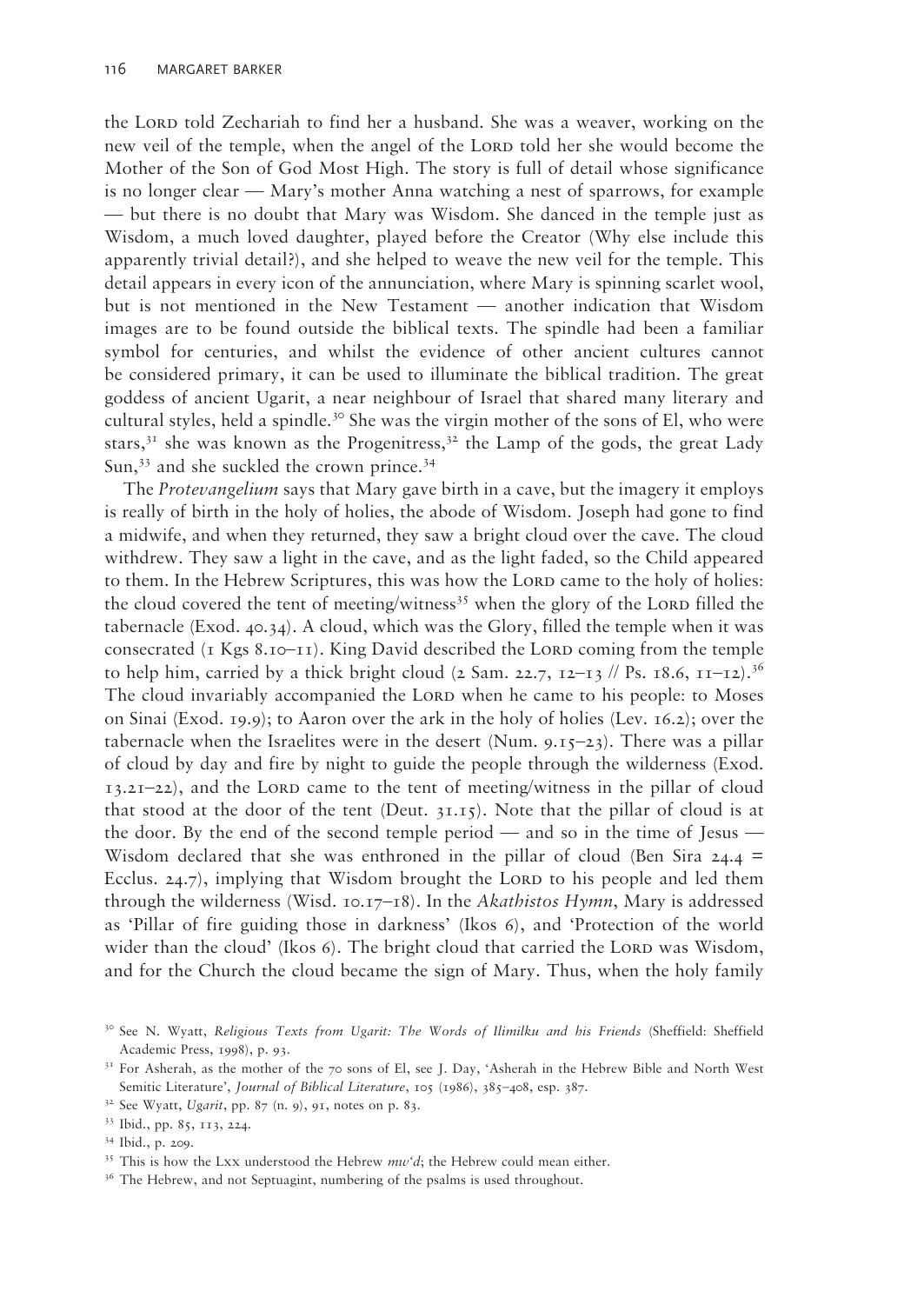fled to Egypt, the idols fell and shattered, fulfilling Isaiah's prophecy: 'The LORD is riding on a swift cloud and comes to Egypt, and the idols of Egypt will tremble at his presence  $\dots$  (Isa. 19.1),  $37$  and the Church sang: 'For [Egypt's] idols, O Saviour, not able to withstand your strength, fell down, while those who were delivered from them cried out to the Mother of God' (*Akathistos*, Ikos 6).

Was this all a fanciful association with no root in temple tradition, or did the Church preserve the original meaning of those texts? Mary as the bright cloud bearing the Lord is not an image in the *Litany of Loreto*, but it is a good example of the complexity and mutually consistent nature of the ancient imagery preserved in Marian devotion. Isaiah, foretelling the Jerusalem's future Glory, prophesied a cloud by day and fire by night over Zion and its congregations — images from the wilderness wanderings — to be a refuge and shelter for Zion (Isa. 4.5). In the *Litany of Loreto* Mary became that refuge and shelter: 'Refuge of sinners, Comforter of the afflicted, Help of Christians.' Some bitter wordplay in Isaiah (a characteristic of this prophet and of his school) suggests that this cloud did represent a 'motherly' presence. When a later disciple condemned the unfaithful people of Jerusalem, he accused them of being the children of an adulterer and a harlot, accusations often made against the second temple and restored city, after Wisdom had been abandoned and driven from the temple. He accused them of being the children of 'a sorceress'. Why that? Because in Hebrew, 'sorceress' is written in the same way as 'cloud', 'nnh.<sup>38</sup> The priests who had abandoned Wisdom were impure, children of a sorceress, implying that true priests were the 'children of the cloud'.

Hence the Transfiguration, where a bright cloud overshadowed Jesus and a voice said, 'This is my beloved Son, with whom I am well pleased' (Mt.  $17.5$ ; Mk 9.7; Lk. 9.34). Jesus heard the same words at his baptism, and some early Hebrew Christians said this was the voice of his heavenly Mother: the *Gospel of the Hebrews*, quoted frequently by St Jerome and Origen, has Jesus speaking of his Mother the Holy Spirit. She spoke at his baptism: 'My son, in all the prophets I was waiting for thee, that thou shouldst come and I might rest in thee. For thou art my rest, thou art my first begotten son, that reignest forever.'39 This was cited by Jerome when expounding Isaiah 11.2, thus linking the Mother, the Holy Spirit, and the Davidic kings. In the *Kanon of the Akathist*, Mary is addressed as 'all-bright cloud that unceasingly overshadows the faithful' (Ode 6, Troparion); and Jesus is described as 'the One seated in Glory on the throne of the Godhead, Jesus . . . who has come on a cloud of light' (Ode 4, Irmos). The Church saw in the three great revelations of the Glory — to Moses at Sinai, to Isaiah in the temple, and to Ezekiel when he saw the chariot throne  $-$  the Mother of God bearing the LORD: 'All three doxophanies include in themselves a revelation about the Mother of God as the Glory of the world and the Throne of God.'40

<sup>37</sup>*Arabic Infancy Gospel* 10–12, possibly compiled in the fifth or sixth century, in A. Cleveland Coxe (ed.)

*Ante-Nicene Fathers*, 10 vols (Grand Rapids: Eerdmans, 1885), vol. 8, pp. 404–15.<br><sup>38</sup> Although pointed, i.e. pronounced, differently: *'on'nah* = sorceress, and *''nanah* = cloud.

<sup>39</sup> Origen, *On John* 2.12; Origen, *On Jeremiah* 15.4; Jerome, *On Isaiah* 11.9; Jerome, *On Ezekiel* 16.13. All in James, *The Apocryphal New Testament*, pp. 1–8. See also Lk. 11.49. The burden of all these texts is that Wisdom is the one who sends the prophets.<br><sup>40</sup> S. Bulgakov, *The Burning Bush: On the Orthodox Veneration of the Mother of God*, trans. T. A. Smith

<sup>(</sup>Cambridge: Eerdmans, 2009), p. 128.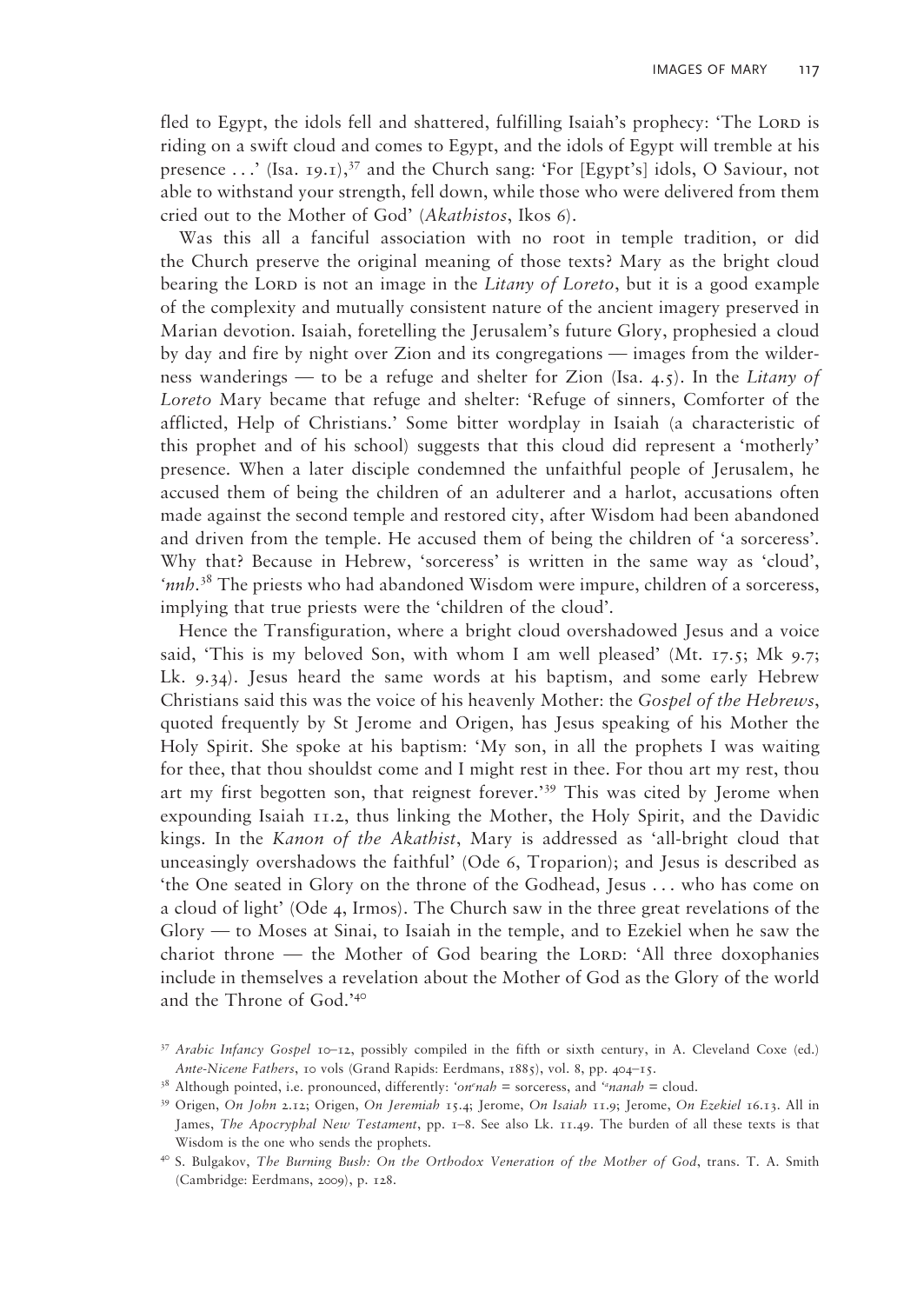A close reading of Ezekiel suggests that when he attempted to describe the Glory of the Lord leaving the temple and going to Babylon, he did describe the Lady in a bright cloud, but the translators did not expect to find the Lady and so chose other options for the meaning of the text. The Lady is in the detail, but she disappears. Ezekiel saw 'a great cloud with brightness round about it'. This was the 'appearance of the likeness of the Glory of the LORD' (Ezek. 1.4, 28). At the centre of the bright cloud he saw a human figure enthroned, just as Job had described the throne enclosed in a cloud (Job 26.9). This is also what the *Protevangelium* described: 'Gradually the light diminished until the young child appeared.' For the *Protevangelium*, Wisdom was giving birth to her child, just as the woman clothed with the sun gave birth to her child in the holy of holies, and he was then set on the throne (Rev. 12.1–6). The *Gospel of Philip*, only extant in Coptic, is found in a collection of material often labelled 'Valentinian' or 'Gnostic', but is in fact a rich deposit of early Christian temple teaching. It preserves a recollection of this birth from the light, described as the supreme mystery of the faith: 'The Father of everything united with the Virgin who came down and a fire shone for him on that day. He appeared in the great bridal chamber. Therefore his body came into being on that day. It left the bridal chamber as one who comes into being from the bridegroom and the bride.'41 The text is broken and not entirely clear, but elsewhere in the *Gospel of Philip* the bridal chamber is to be understood as the holy of holies, $42$  which means that birth there was from the Father, the Virgin, and the fire. The fire is said to be in the anointing oil, 'the fire whose form is said to be white, bright and beautiful';43 and the anointing oil itself is the Spirit.44 Birth from the Virgin in the holy of holies involved the Spirit, fire, and oil.

Ezekiel saw a bright cloud rising from the temple court as the Glory left (Ezek. 10.3–4), and he described a composite female figure, even though she is invariably translated as plural: 'the living creatures'. The Hebrew is almost opaque in places — a mixture of singular and plural, masculine and feminine forms — and the most consistent and accurate translation is found in the Authorised Version (which seems confused, but is in fact not) which has preserved the singular where the Hebrew has a singular form: 'This [or she] is the Living Creature [or Living One] that I saw by the River Chebar' (Ezek. 10.15); 'The Spirit of the Living Creature [or Living One] was in them [the "wheels"]' (Ezek. 10.17); 'This is the Living Creature [Living One] I saw under the God of Israel by the River Chebar' (Ezek. 10.20). When Ezekiel saw the bright cloud by the River Chebar, he saw 'the Spirit of the Living One within the wheels' (Ezek. 1.21b, translating literally); he saw 'the likeness of the firmament upon the heads of the Living One, like the gleam of terrible ice [or crystal]' (Ezek. 1.22, translating literally); and he heard the voice of El Shaddai, a name that means literally 'God with breasts' (Ezek. 1. 24; 10.5).

Above the Living One he saw a human figure enthroned, with brightness round about, and the whole picture — the bright cloud, the throne, the fiery human figure

44 Ibid., §69.

<sup>41</sup>*The Gospel of Philip* §71, trans. W. W. Isenberg, in *The Nag Hammadi Library in English*, ed. J. M. Robinson (Leiden: Brill, 1977), p. 143. 42 Ibid., §69.

<sup>43</sup> Ibid., §§57, 67.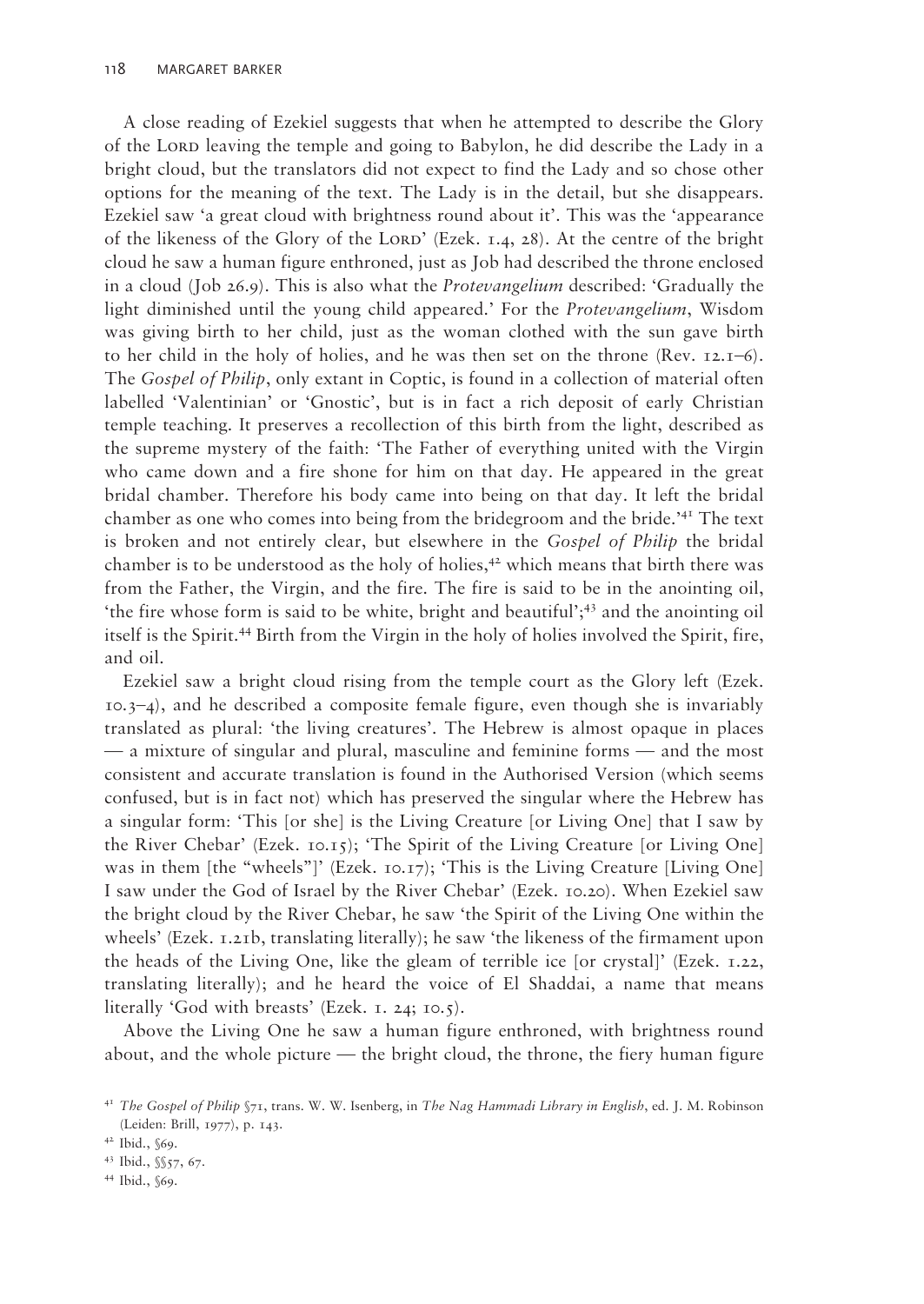on the throne — was for Ezekiel 'the appearance of the likeness of the Glory of the LORD' (Ezek.  $1.26-28$ ). The 'temple priest' (Ezek.  $1.3$ ) described the holy of holies as he knew it — the Living One in a bright cloud bearing the God of Israel as a human form, 'Adam' (Ezek. 10.20; 1.26). She 'was' the cherub throne. On his spirit journey back to the temple, Ezekiel saw the Glory of the God of Israel just as he saw it on the plain in Babylon. The current and almost certainly censored Hebrew text describes the seat of 'the image of jealousy', *sml hqn'h* (Ezek. 8.3), but removing one silent letter gives *sml hqnh*, the seat of 'the image of the Creatrix', and probably restores the original, especially as this would be the Hebrew equivalent of Progenitress, the title of the Great Lady of Ugarit.45 When the prophet saw a vision of the Glory, he saw the seat of the Lady. Those who lamented her expulsion said the priests had lost their spiritual sight and abandoned Wisdom (1 Enoch 93.8); others — including those who transmitted the texts of the current Hebrew Scriptures — said King Josiah had purified the temple.

In the title the Seat of Wisdom, the *Litany of Loreto* sums up an ancient way of describing the Mother of the Lorp, and the additional detail found in the *Akathistos Hymn* — that she was the throne of the King, the chariot of the cherubim and the bright cloud — was remembered accurately. Both texts remember something ancient but had received it independently.

The early Christians also remembered the older way of understanding the Hebrew Scriptures, another essential preliminary to any investigation of the titles used for Mary in the *Litany of Loreto*. They had Hebrew texts different from those used for our current translations, and they found in them more than one divinity: there was God Most High, whom they called God the Father, and there was Yahweh, the Lord, the Son of God Most High, just as St Paul explained it: 'For us there is one God, the Father  $\dots$  and one LORD, Jesus Christ' (1 Cor. 8.6). Any appearance of Yahweh, the LORD, recorded in the Hebrew Scriptures was an appearance of the Son, as Justin explained to Trypho<sup>46</sup> in the mid second century. Abraham, for example, saw Yahweh at Mamre (Gen. 18.1), and this was an appearance of the Son. Constantine built a great church at Mamre 'because it is recorded that here the Son of God appeared to Abraham ... He who, for the salvation of mankind, was born of a Virgin, there manifested himself to a godly man.'47 St John had known this: 'Your Father Abraham rejoiced that he was to see my day' (Jn 8.56), and this understanding of the Old Testament was consistent throughout the early centuries.<sup>48</sup> Yahweh, the LORD, was incarnate as Jesus. When Isaiah saw the LORD enthroned, he saw the preincarnate Jesus (Jn  $12.38-41$ ). When Ezekiel saw the human figure enthroned within the bright cloud, the early Christians would have understood this as foreshadowing Jesus and Mary, which explains the bright cloud in the cave at Bethlehem, and Jacob of Serug saying that Mary was the chariot throne which bore the LORD.

There is considerable evidence that the Hebrew Scriptures were changed in reaction to these Christian claims. Justin was saying this in the mid second century, when he

<sup>45</sup> See Wyatt, *Ugarit*, pp. 87, 91. 46 Justin, *Dialogue with Trypho*, 56–64.

<sup>47</sup> Sozomenes, *Ecclesiastical History*, 2.4.

<sup>48</sup> See M. Barker, *The Great Angel: A Study of Israel's Second God* (London: SPCK, 1992).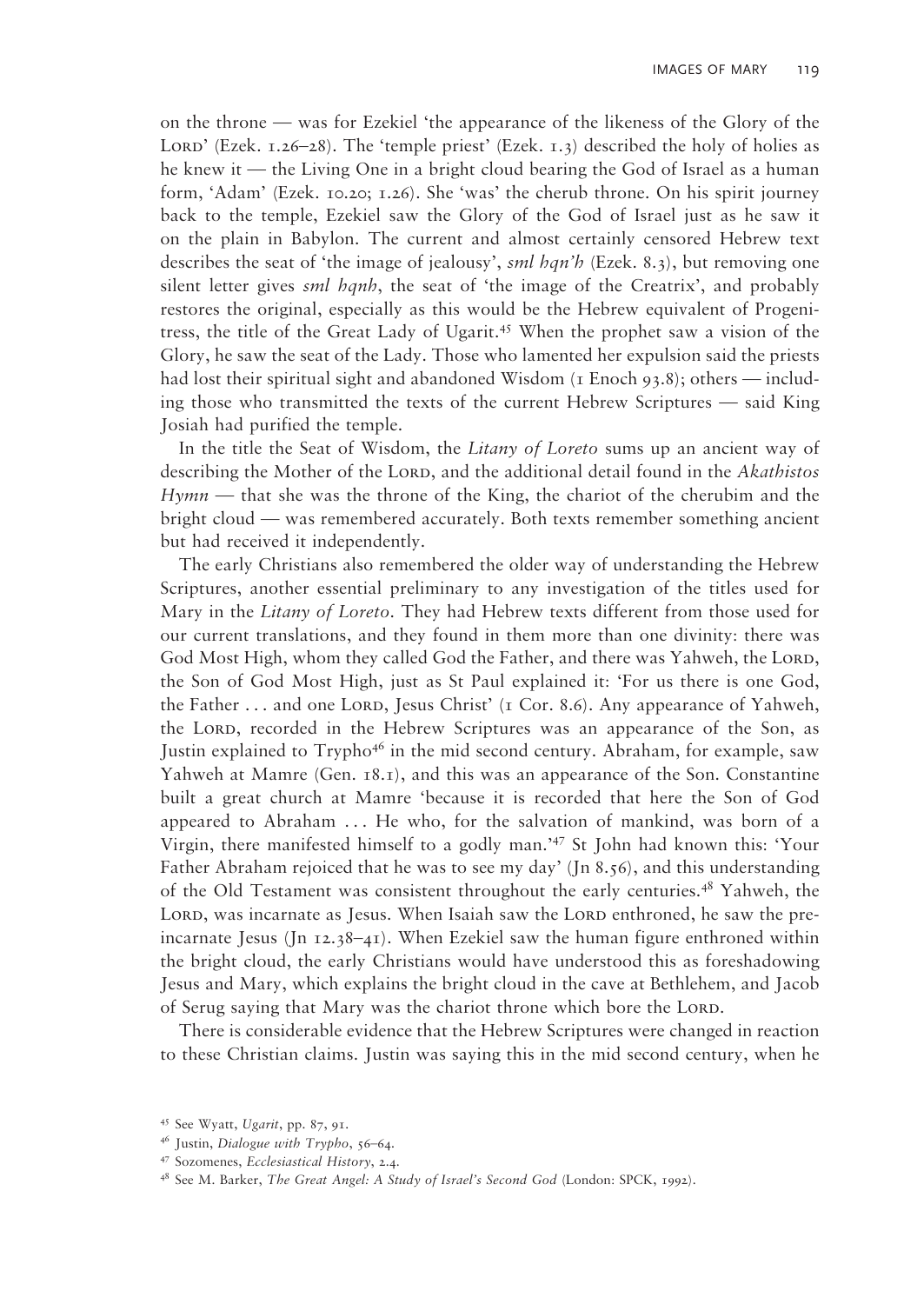told Trypho that the Jews had removed parts that were important to Christians.49 Pre-Christian biblical texts found among the Dead Sea Scrolls are different from the post-Christian Hebrew used today, and are evidence for an older text that knew of God Most High and his mighty angels, the 'sons of God' of whom Yahweh was the Firstborn.<sup>50</sup> The examples Justin used have not been found, but there are texts among the Dead Sea Scrolls with significant pre-Christian readings that did not survive in the later Hebrew, showing that such changes were being made. One of the most remarkable is Isaiah's Immanuel prophecy in the great Isaiah scroll known as 1Q Isaiah A. The current Hebrew text has: 'Ask a sign of the LORD thy God  $\ldots$  behold the Virgin shall conceive', but the Qumran Hebrew has 'Ask a sign of *the Mother* of the Lord thy God ... behold the Virgin shall conceive' (Isa. 7.11, 14).<sup>51</sup> Presumably this is why Elizabeth could say that the Mother of her LORD had come to her (Lk. 1.43). Since the later, altered, Hebrew constituted the basis for Jerome's Vulgate, these fundamentals have been lost to the Western churches.

All these problems of reconstruction can be traced to King Josiah's great cultural revolution in 623 bc, when the religion of the temple and the kingdom was changed by force. One generation later the Babylonians sacked the temple, but the real destruction had been the work of Josiah. Piecing together various accounts and memories of those events, it is clear that he expelled a female divine figure and her cult and imposed Old Testament monotheism as we now understand it. The lost Lady was the Queen of Heaven, known as 'Wisdom', and she was the main victim of King Josiah's purge. As a result, students of the Old Testament have not expected to find her, although she can still be glimpsed in damaged and altered texts. Where Wisdom is mentioned, scholars have explained her as a concept or a personification, and a late addition to the tradition. The account of King Josiah's work in 2 Kings 23 is considered normative, and the purges are described as a 'reform'. He removed from the temple something called the Asherah, which he burned to dust and cast onto the common graves  $(z$  Kgs  $z_3$ : 6). It was utterly desecrated, and the houses of the prostitutes, where women wove linen garments for Asherah, were destroyed. This account, however, was written by those who supported Josiah's actions.

'Asherah', the forbidden Canaanite goddess, conceals another of the Lady's titles. The mother of the king in Jerusalem had been known as 'the great lady' (see, for example,  $\overline{1}$  Kgs  $\overline{1}$ ,  $\overline{3}$ , where the phrase is usually translated 'queen mother'), and so the royal couple were mother and son who both had counterparts in heaven. The king 'was' Yahweh, the Lord, and his mother 'was' the Lady. The first record of a temple purge says that Asa removed his mother from being the great lady of the court because she had made 'a horrid thing to represent Asherah' ( $\tau$  Kgs  $\tau$ , $\tau$ , translating literally), presumably because this was her role in the cult. St John saw the Lady in heaven, that is, restored to the holy of holies, and he saw her tree standing [again] by the heavenly throne (Rev. 12.1–6; 22.1–4). The early Christians would not have described Josiah's work as a 'reform'.

<sup>49</sup> Justin, *Dialogue with Trypho*, 71–2.

<sup>50</sup> See Barker, *The Great Angel*, pp. 5–6.

<sup>51</sup> The controversial word *'almah*, virgin, is the Hebrew equivalent of the Ugaritic *gëlmt*, a status restricted to royal women and goddesses; see Wyatt, *Ugarit*, p. 337.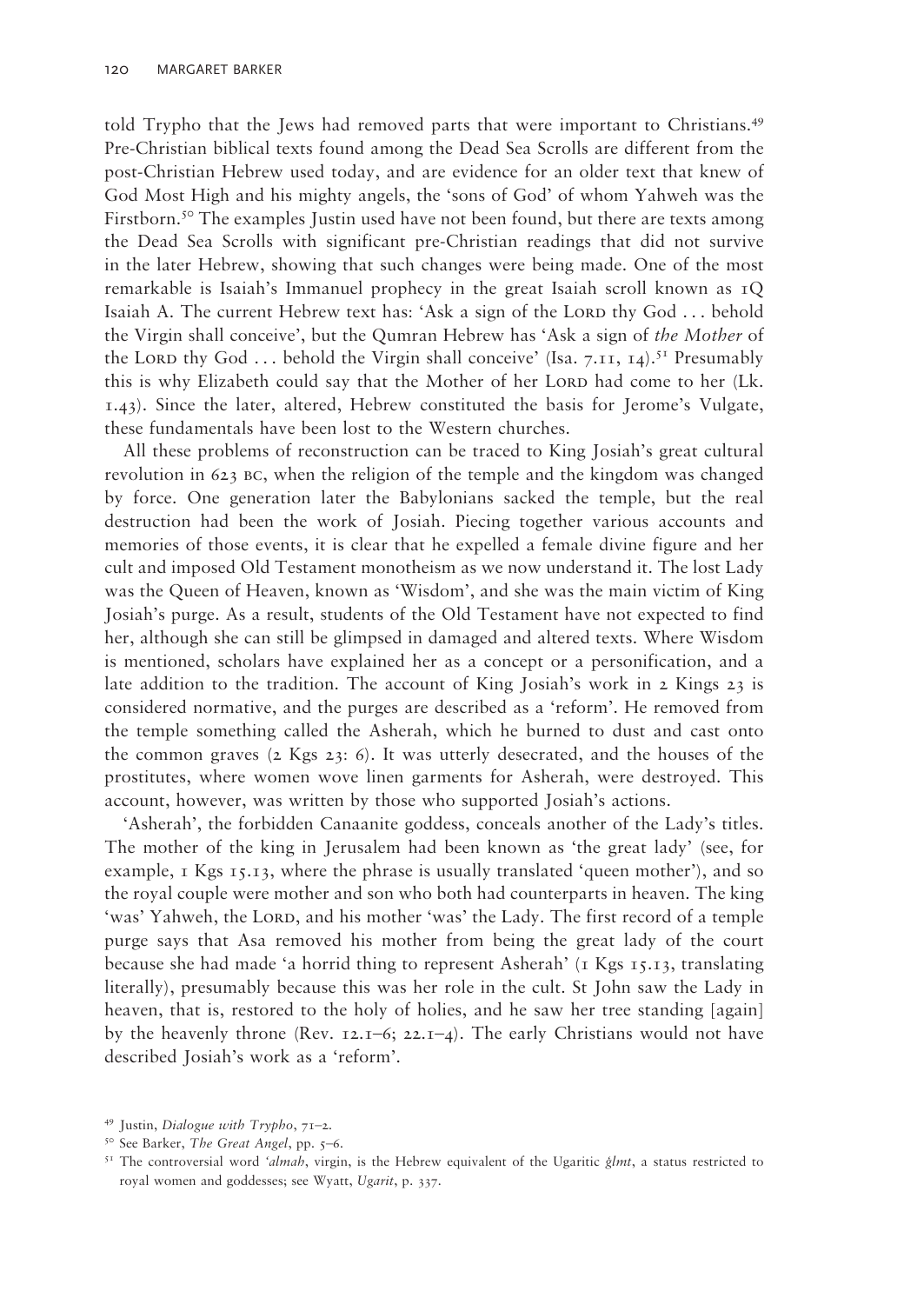Another poem describes Wisdom as the tree of life, the one who gives true riches, long life, honour, and peace, and makes her followers happy, *'asher*, which is a wordplay on her real name *'Ashratah* (Prov. 3.13–18). The Lady was the tree of life. The story in Genesis which has Adam and Eve rejecting the tree of life, their intended food, and opting instead for the forbidden tree, has long been recognised as a description of losing their glorious state, when they lost the true temple.<sup>52</sup> Rejecting the tree of life is another reference to rejecting the Lady in the time of Josiah. The perfumed anointing oil — 'hidden away' at that time — was blended to imitate the perfumed oil extracted drawn from her tree, the oil that transformed humans into angels and made them wise.<sup>53</sup> The tree itself was remembered in later texts as fiery — gold and crimson — and with a wonderful perfume. It stood by the throne of God  $(2 \text{ En. } 8,3-4; \text{ Life of Adam and Eve}, 22.4),$ <sup>54</sup> just as the tree of life stood by the throne in St John's vision (Rev. 22.1–4). Enoch saw it on one of his heavenly journeys, the fragrant tree that never withered or faded. After the great judgement, said Enoch's angel guide, it would be returned to the temple, and its fruit given as food to the chosen ones ( $\bar{1}$  En. 24.4–25.5; the reference to the return of the Lady, and to the Holy Eucharist, is clear). We recognise the fiery tree as the menorah, described in Exodus (Exod. 25.31–39) as a tree-like object. In the *Akathistos Hymn*, Mary is addressed as 'Food that replaced the manna' (Ikos 6), 'Tree of glorious fruit from which believers are nourished' (Ikos 7), 'A lamp that bears the Light' (Ikos  $\overline{11}$ ).

The other side of the story of the Lady's expulsion is found in Proverbs 1, in Jeremiah 44 and in  $\bar{x}$  Enoch, a text that was Scripture for the early Christians.<sup>55</sup> It was much used at Qumran, and the remains of many copies have been found. When refugees fled to Egypt after the fall of Jerusalem in 586 bc, thirty-seven years after upheavals in the time of Josiah, Jeremiah tried to convince them that their sins had caused the disaster, but the refugees would not listen. The disaster happened, they said, because they had ceased to worship the Queen of Heaven, who had protected the city and given them food. They recalled how they had burned incense and poured libations and baked small loaves to represent her (Jer. 44.15–19). 1 Enoch, which preserves much of the ancient temple tradition, incorporates a fragment of stylised history that describes the same events. Just before the temple was burned, the priests lost their vision, because they had godlessly forsaken Wisdom (1 En. 93.8). Wisdom called out to those who had rejected her: 'I will pour out my Spirit to you, I will make my words known to you' (Prov. 1.23). She then warned them that as they had rejected her, she would ignore them and punish them by allowing them what they had chosen: 'Because I have called and you refused to listen . . . I also will laugh at your calamity ... when distress and anguish come upon you' (Prov.  $1.24-27$ ). These sound like the words of a guardian deity rejected by her people.

Until the time of Josiah, then, the Lady, known as the Queen of Heaven or Wisdom, was the guardian of Jerusalem who gave the priests vision. Those who

<sup>&</sup>lt;sup>52</sup> Ezekiel's vision of the Glory leaving the temple actually describes 'Adam', the enthroned human figure, and Eve, *hawwah*, whose name means the same as *hayyah*, the Living One. 53 See Barker, *The Great High Priest*, pp. 129–36.

<sup>54</sup> See J. Charlesworth, *The Old Testament Pseudepigrapha*, 2 vols (London: Darton Longman and Todd, 1985): vol. 1, trans. F. I. Andersen, pp. 114f.; vol. 2., trans. M. D. Johnson, p. 281.

<sup>55</sup> Cf. 1 Enoch (trans. E. Isaac) in Charlesworth, *Pseudepigrapha*, vol. 1, pp. 13–89.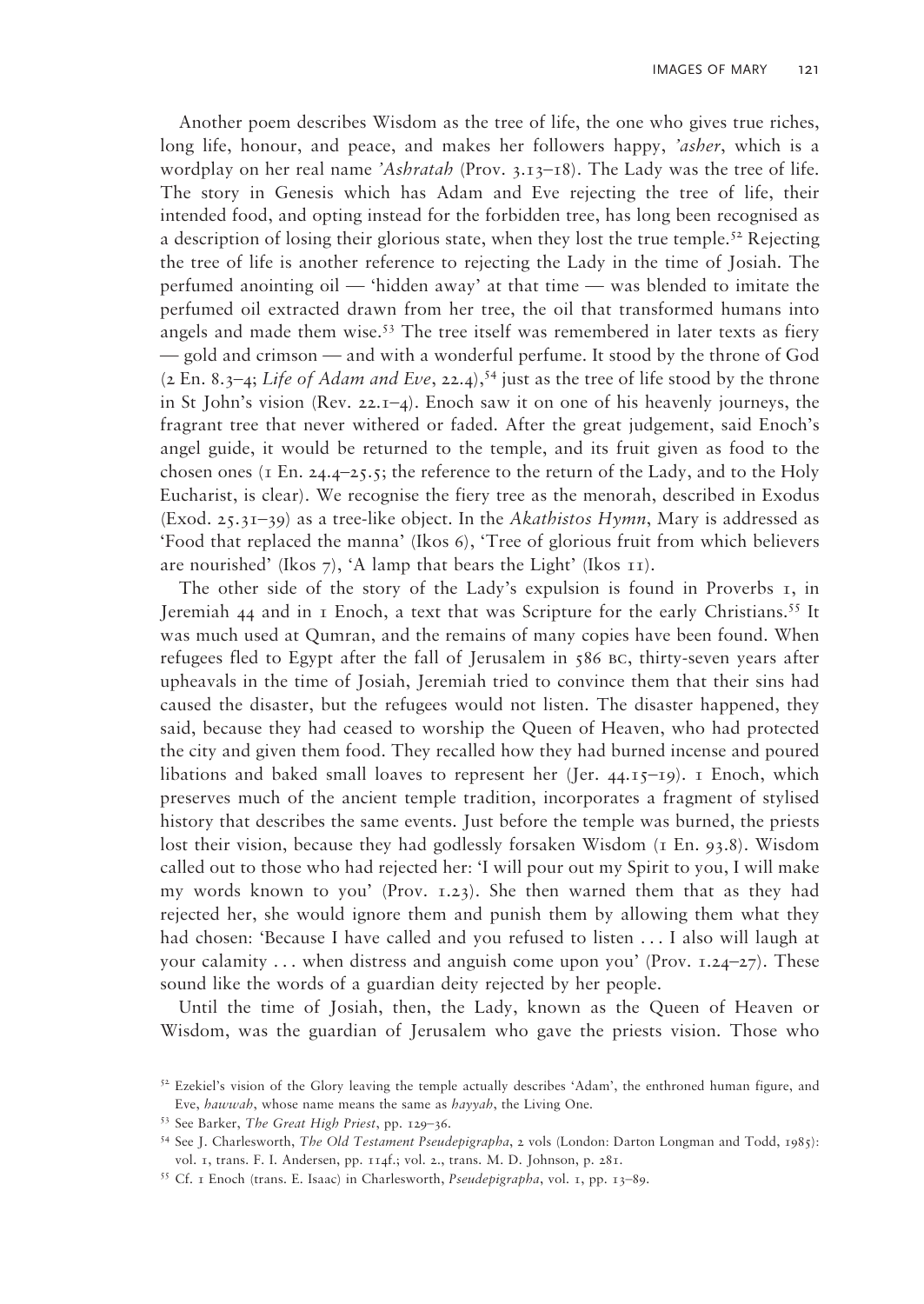banished her called her Asherah and linked her to forbidden Canaanite practices, prostitutes, and the host of heaven, that is, the angels. The older texts in the Hebrew Scriptures, however, describe Yahweh as the LORD of Hosts — the same hosts — so they were not always forbidden. After Josiah this title was dropped. And the prostitutes, *q<sup>e</sup>dešiym*, when the Hebrew is pointed differently, reappear as the holy ones, q<sup>e</sup> došiym, the angels in whose shrines the women wove garments for the Lady. When the Lady appeared again in St John's vision, she was clothed in fine linen, which represented 'the righteous deeds of the saints/holy ones' (Rev. 19.8). More detail about the Lady reappears in the Book of Revelation. Underlying the Greek text was a Hebrew original, where ancient wordplay can still be detected. St John described the evil woman who had usurped the place of Wisdom as 'mother of harlots and of earth's abominations' (Rev. 17.5). In an underlying Hebrew, harlots would have been the same prostitutes who become 'holy ones and angels' with different pointing, and abomination, *mašhat*, is almost the same as *mašhah*, the holy anointing oil. Since the evil woman held a cup of abomination and was the mother of harlots and abominations, the Lady whom she had ousted very probably held a cup of holy anointing oil and was the mother of the angels and the anointed ones.<sup>56</sup>

As a result of Josiah's changes, the Moses and Exodus elements in Israel's religion came to prominence, and the older religion of the patriarchs, practised in Judah until that time, was relegated to 'the past'. All of the older divine names were attached to Yahweh, the LORD, the name for Israel's God in the Moses tradition.<sup>57</sup> Before that there had been God Most High and El Shaddai — 'God with breasts' — and then the sons of God, the mighty shepherd angels who ruled the nations. Yahweh was the Firstborn of these sons, the Shepherd of Israel (Mic.  $5.3-4$ ). He was the heavenly King whom Isaiah saw in his vision, enthroned in the temple among the seraphim (Isa.  $6.5$ ), a vision the Church remembered as the Mother enthroning her Son. Yahweh, the Lord, was the Son of God Most High, *exactly as Gabriel described him to Mary*, 'He shall be called the Son of the Most High'; and he sat on the throne of David, *exactly as Gabriel described him to Mary*, the human presence of the LORD (Lk.  $1.32-33$ ), Immanuel, God with us (Mt.  $1.23$ ).

When the Davidic king assumed his royal power, he was anointed and enthroned (Ps. 89.19–20) and became the God and King of his people (Ps. 68.24); in other words, he became the human presence of the LORD, Immanuel, the Son of God Most High. Exactly how this was understood, however, is no longer clear, and the temple ritual has to be reconstructed from fragmented texts, several very familiar to Christians, and several now corrupted and very difficult to read. 'Unto us a child is born' (Isa. 9.6), sang the angels in the holy of holies, and then named the child as the angel who would rule in Jerusalem.<sup>58</sup> Psalm 110, which is in parts opaque, describes how someone was begotten as the son of God in the Glory of the holy ones,<sup>59</sup> and became

<sup>56</sup> See Barker, *Temple Themes*, p. 236.

<sup>57</sup> See M. Barker, *The Older Testament* (London: SPCK, 1987), pp. 167–72; and *The Great Angel*. 58 Isa. 9.6 (Lxx), the angel of great counsel; cf. the current Hebrew text where the four throne names became those of the archangels Michael, Raphael, Gabriel, and Uriel. See M. Barker, *The Hidden Tradition of the Kingdom of God* (London: SPCK, 2007), p. 26. 59 Reconstructing a damaged Hebrew text from the Lxx and Ugaritic parallels. See Barker, *The Older Testament*,

pp. 255–57; and N. Wyatt, 'Les Mythes des Dioscures et l'idéologie royale dans les littératures d'Ougarit et d'Israël', *Revue Biblique*, 103 (1996), pp. 481–516.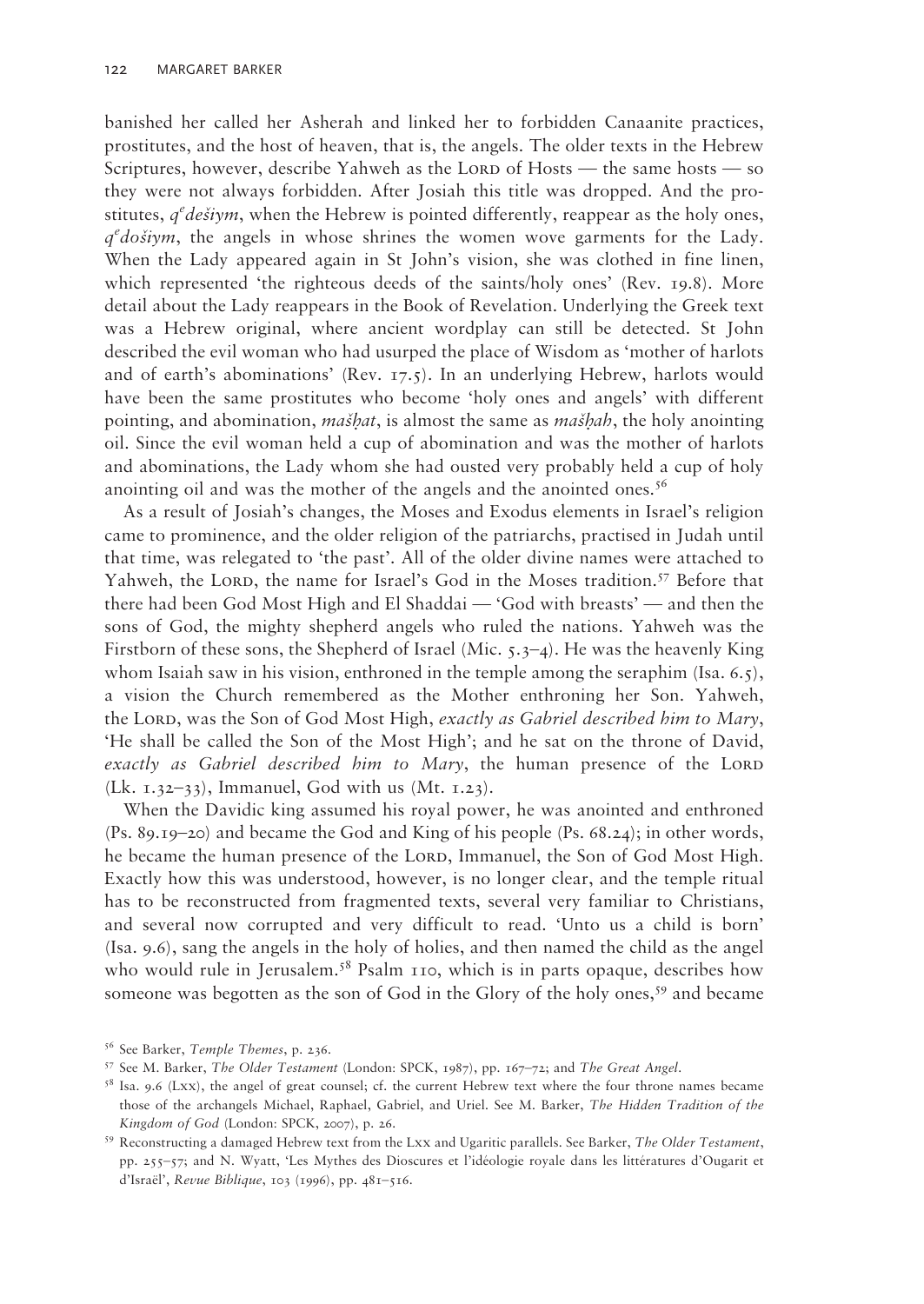a priest like Melchizedek. Thus Jesus answered his Jewish critics by appealing to a tradition they all accepted: 'Do you say of him whom the Father consecrated and sent into the world, "You are blaspheming" because I said "I am the Son of God"?' (Jn 10.36).

Yahweh, the Lord, was the Son of El Elyon, and he had a Mother who was banished from the Jerusalem temple in the seventh century bce, banished but not forgotten. She was remembered as the Queen of Heaven and as Wisdom, and it was her images and titles that appeared in Marian devotion.

The Son of God was 'born' in the holy of holies, as we have seen implied in the *Protevangelium*, and as is described in Psalm 110. The Hebrew of the psalm, however, is damaged beyond any certain reconstruction. The crucial but unreadable verse 3 mentions begetting, a womb, dew, and a morning star, 'Shahar', a name known from Ugaritic texts as a title of the crown prince.<sup>60</sup> The line is translated: 'From the womb of the morning like dew your youth will come to you' (Revised Standard Version), or 'From the womb of the morning thou hast the dew of thy youth' (Authorised Version). Given what can be reconstructed of the temple context and the evidence of the Lxx which reads 'I have begotten you' instead of 'your youth', $61$  it is likely that the line originally described the birth of the king as the Morning Star, the title used for Jesus in Revelation 22.16: 'From the womb with dew I have begotten you as the Morning Star.' Morning Star was a title for the mighty angels, the sons of God (Job  $38.7$ ), but who was the mother of the Son, and what was the dew?

Eusebius, writing in Palestine early in the fourth century, knew Christians who understood Psalm 110.3 differently.<sup>62</sup> The Hebrew *mrhm*, 'from the womb', was read as *mrym*, 'Miriam', which is perfectly possible if they were using the archaic Hebrew script in which the letters *h* and *y* are similar.<sup>63</sup> The line would then have been: 'With dew I have begotten you as the Morning Star from Miriam/Mary.' The One begotten in the holy of holies was the Son generated in eternity, named as the high priest Melchizedek and sent forth as the King, Messiah, and Son of God. The Christians depicted the Lady, with or without her Son, in the apse of many great churches (for example, in the Hagia Sophia in Constantinople and in Kiev, or in the cathedrals of Torcello and Murano in the lagoon of Venice). Why did Christian iconographers make this link?

Consecration in a temple context implies the holy oil, which Psalm 133 compares to the dew of Hermon falling on the mountains of Zion. An Enoch text also compares the anointing oil to dew, which confirms that the mysterious 'dew' at the birth of the Son of God was the myrrh oil, returned by the magi, along with the other symbols of the lost temple.64 Enoch says the 'dew' transformed the recipient into an angel, that is, into a son of God. The setting is the holy of holies, and Enoch is standing before

<sup>60</sup> See Wyatt, *Ugarit*, p. 332, where the son of El has two names: Shahar = Morning Star; and Shalem = Evening Star. 61 The Hebrew *yldtyk* can be pointed to mean 'your youth', *yalduteyka*, or I have begotten you, *ye*

<sup>&</sup>lt;sup>61</sup> The Hebrew *yldtyk* can be pointed to mean 'your youth', *yalduteyka*, or I have begotten you, *y'ladtiyka*.<br><sup>62</sup> Cf. Eusebius, 'Commentary on the Psalms', in *Patrologia Graeca-Latina*, vol. 23, col. 1344.

<sup>63</sup> The ancient script was used until the time of Jesus on coins and is found in some Qumran texts. 64 Thus the story in Budge, *Cave of Treasures*.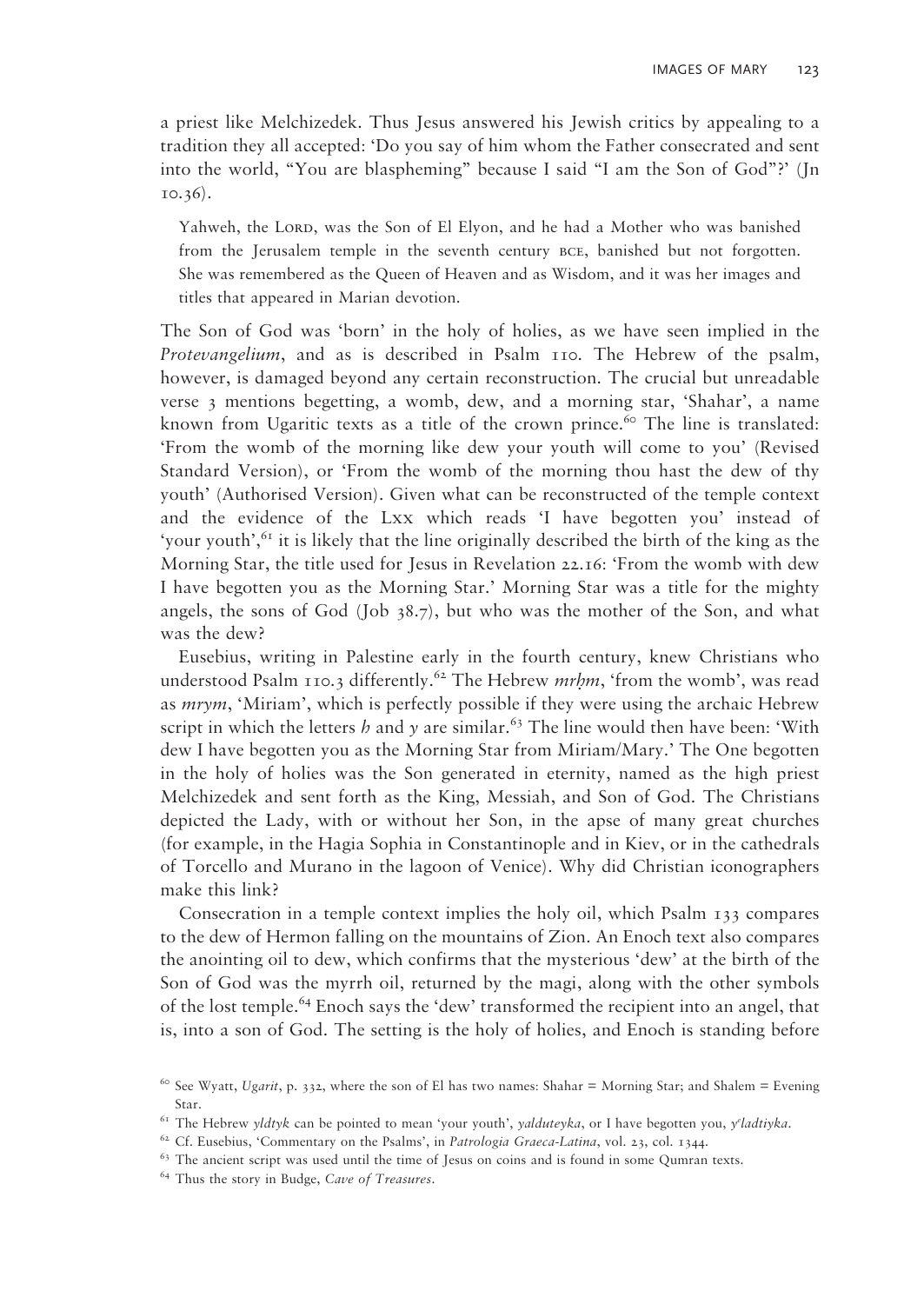the heavenly throne about to be made a high priest: 'The LORD said to Michael, "Go and take Enoch from [his] earthly clothing, and anoint him with my oil of delight and put on him the clothes of my glory." Michael did as the LORD said to him. He anointed me and he clothed me. The appearance of that oil is greater than the greatest light, its ointment is like sweet dew, its fragrance myrrh, and it is like the rays of the glittering sun. And I looked at myself, and I had become like one of his glorious ones' (2 En. 22.8–10). Anointing was the sacrament of *theosis*; it transformed a human into a divine being, and in the world of the ancient temple this was described as resurrection, or becoming a child of Wisdom (Lk. 7.35; cf. Rev. 12.17).

Much of this is lost in translation: when Solomon was made king, he was seated on the throne of Yahweh and then worshipped as the-LORD-and-King (1 Chron.  $29.20-23$ ), but the English Bibles translate this as 'they worshipped the LORD *and* bowed down to the king', thus obscuring the fact that the-LORD-and-the-king was one and the same. Since Psalm 110, a crucial text about the monarchy, is damaged, and this one is often altered by translators to make 'sense', something very important about the Davidic kings continues to be obscured. The original understanding is that the Davidic kings were transformed by their anointing and enthronement into sons of God, that is, into the human presence of Yahweh. One of their titles was 'Firstborn': 'With my holy oil I have anointed him . . . he shall cry to me "Thou art my Father"  $\dots$  and I will appoint him the Firstborn' (Ps. 89.20, 26, 27), and so the early Christians, whose name means 'the anointed ones', were the assembly of the firstborns, enrolled in heaven (Heb. 12.23, translating literally), and the new priesthood (Rev. 1.6). The oil and the throne were, in effect, their Mother or rather, symbols of their Mother, images that would be important in the Church.

Enoch was also robed in a garment of God's Glory, the symbol of resurrection, which is why St Luke emphasised the fact that Mary *wrapped her Firstborn* and set him in a manger, a word which, in Hebrew, sounds very like the ancient name for Jerusalem.65 In an early Christian text, Wisdom calls again to those who have deserted her and says; 'I am giving you a high priestly garment woven from every wisdom . . . return to your first Father, God, and to Wisdom your Mother.'66 Philo, contemporary with Jesus, used Wisdom imagery that has no obvious basis in the Greek scriptures. He was of high priestly descent,  $67$  and so probably knew the temple teachings about the holy of holies that were reserved to the high priesthood, 'the matters within the veil' (Num. 18.7: see Lxx Num. 3.10). He knew of a divine couple who were parents of the King,<sup>68</sup> that God was the husband of Wisdom,<sup>69</sup> and that the Logos was the Son of Wisdom his mother, through whom (the pronoun is feminine) the universe came into being.<sup>70</sup> Wisdom was the 'first born mother of all things'.71 In the *Kanon of the Akathist* Mary is addressed as the one who gave

<sup>71</sup>*Questions on Genesis* IV.97, in *Philo*, Supplement vol. 1.

<sup>65</sup> Manger is *'ebus*; Jerusalem, Jebus, is *yebus*. 66 *The Teaching of Silvanus*, Coptic Gnostic Gospel, VII.4.89, 91. 67 Jerome, *On Illustrious Men*, 11.

<sup>68</sup>*On Drunkenness* 30, in *Philo*, 12 vols (Cambridge: Harvard University Press, Loeb Classical Library, 1929–), vol. 3.

<sup>69</sup>*Cherubim* 49 in *Philo*, vol. 2.

<sup>70</sup>*Flight* 109 in *Philo*, vol. 5.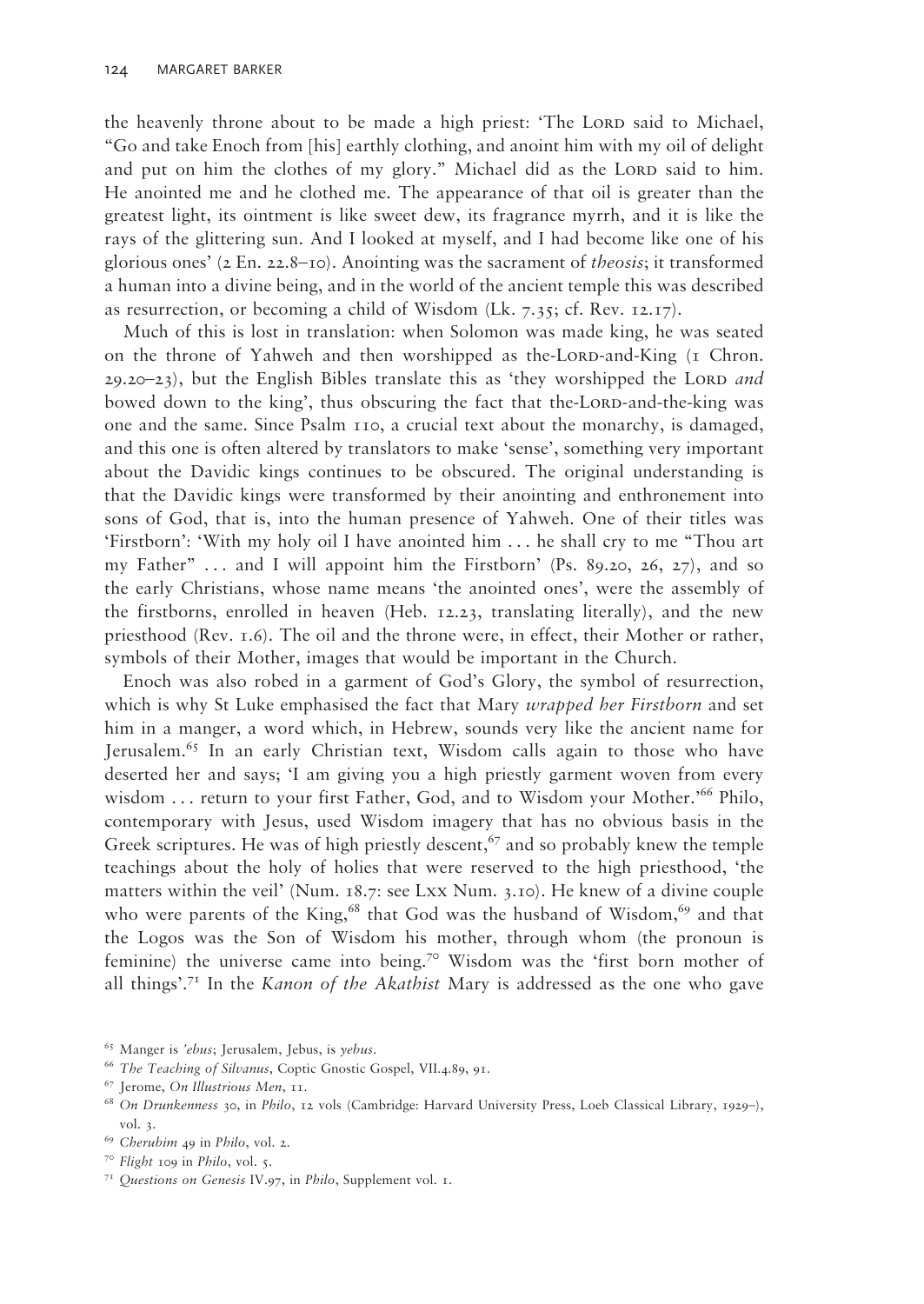back to human beings the robe of incorruption that they had lost through deception (Ode 8, Troparion).

Memories of Josiah's cultural revolution can be traced for centuries. When the Pentateuch was compiled in the second temple period, allusions to contemporary power struggles were encoded in the stories. In Numbers 12, when Miriam and Aaron challenged the sole authority of Moses, Miriam was stricken with leprosy, the sign of divine wrath, and Aaron begged for her to be spared. She was healed, but had no further place in the story. This was a thinly veiled account of developments in the second temple period: Moses represented the Law, Aaron the high priesthood; and Miriam, the *older* sister, disappeared from the scene, punished for challenging Moses. Despite that story, Miriam was remembered as the Great Lady, the deliverer in Israel.<sup>72</sup> By the time of Jesus, Aaron was the high priest, as we should expect, and Moses had taken on the role of the ancient kings, as attested by Philo: '[Moses] was named god and king of the whole nation and entered . . . into the darkness where God was.'73 This was the process described in Psalm 110, a man becoming the divine king. Miriam was remembered as Wisdom, the Lady, ancestress of the royal house and thus the mother of the kings of Jerusalem.74 *Wisdom was remembered in Jewish tradition as Miriam/Mary*.

All the elements of the birth in the holy of holies are attributed to Mary in the *Akathistos*:

> Womb of divine incarnation. (Ikos 1) You through whom we were clothed with Glory. (Ikos 4) [The one who shows] the bright image of the resurrection. (Ikos  $7$ ) [The one who reveals] the angels' way of life. (Ikos  $\tau$ ) Source of spiritual refashioning. (Ikos 10) [The one who gives] new birth to those conceived in shame. (Ikos 10)

In the *Kanon of the Akathist* she is addressed as: 'Cause of the deification of all' (Ode 6, Troparion).

In the *Litany of Loreto*, Mary is addressed as the throne, *Sedes sapientiae*, but not as the oil. This is curious, since the holy anointing oil was the most important symbol of Wisdom and it was her sacrament. The anointed were her children. It is possible that the oil is concealed in the next title: *Rosa Mystica*, Mystic Rose. All the other titles in the middle section of the Litany are either feminine or neuter nouns; the only exception would have been 'dew', which is the masculine, *ros*. If a feminine form of 'dew' had been devised, it would have been *rosa*, giving the title 'the Mystic Dew', the oil by which the Mother gave birth to her children, but now more literally rendered as Mystic Rose. Mary as source of the dew appears in the *Kanon of the Akathist*: 'You dropped down the dew that quenched the flame of idolatry' (Ode 7 Troparia), and she is then described as the fleece Gideon saw wet with dew (Jud. 6.36–40). Gideon's fleece and the Mystic Rose may both indicate the loss of the original context and so of the original meaning of the dew, but both would also witness to the early use of this image before that temple context was lost.

<sup>72</sup>*Exodus Rabbah*, trans. S. M. Lehrman (London: Soncino, 1961 [1939]), XXV.1.

<sup>73</sup> Philo, *Life of Moses I*, in *Philo*, vol. 6, p. 158.

<sup>74</sup>*Exodus Rabbah* XLVIII.4.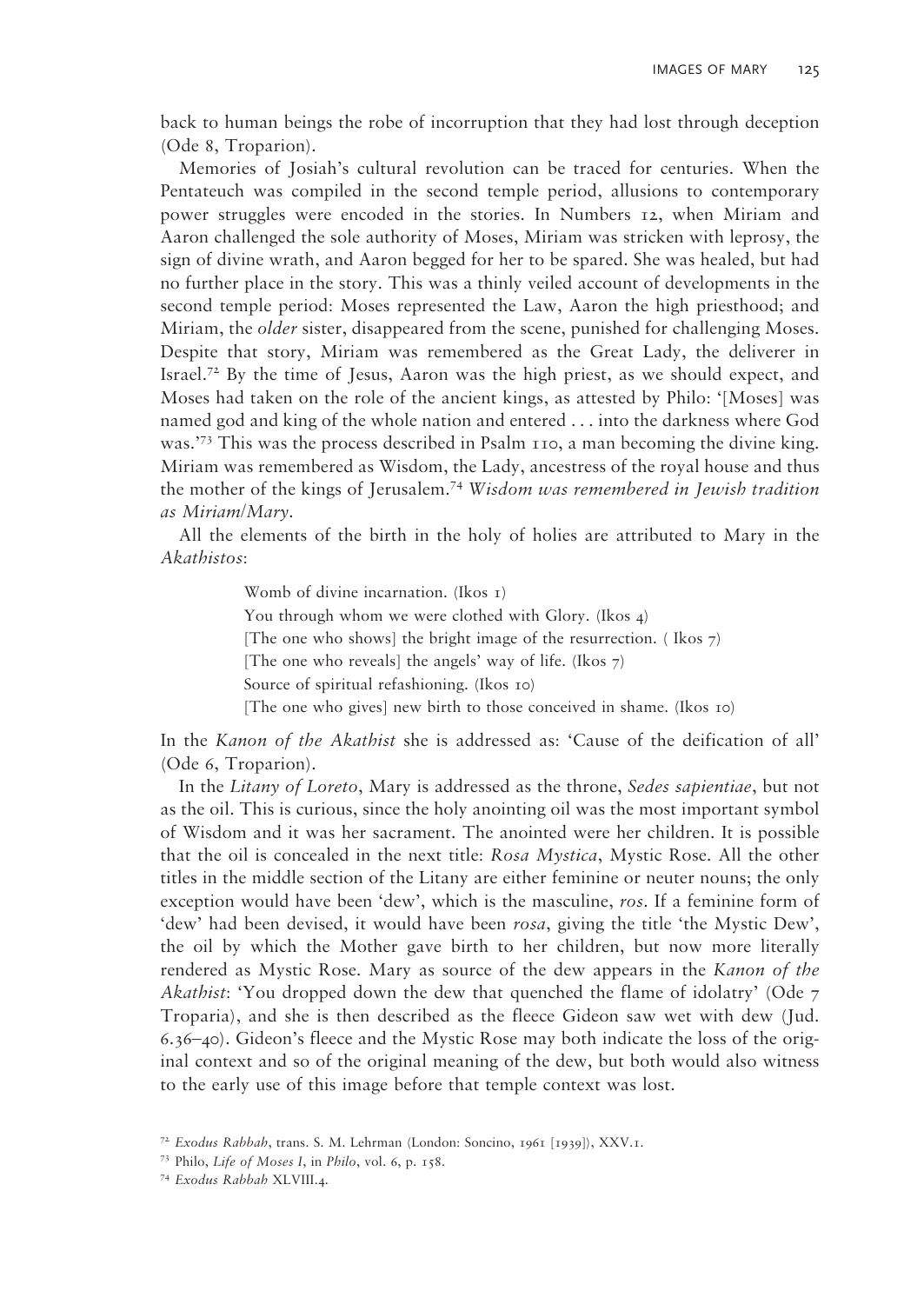There were many memories of the first temple and the loss of the Lady. In the time of the Messiah, the Jews said, when the true temple was rebuilt, the menorah,<sup>75</sup> the ark, the Spirit, the fire, and the cherubim would be restored,<sup>76</sup> along with the anointing oil, which had been hidden in the time of Josiah, the manna, and the high priestly staff.77 *All these were associated with the Lady* and these later Jewish traditions link the return of the Lady with the coming of the Messiah. This also survives in Christian tradition: St John saw the kingdom of the Messiah established when the Lady appeared again in the heavenly temple and when the long lost ark was restored (Rev. 11.15–12.6). The *Arabic Infancy Gospel* expanded the text of Mary bringing the Child to the temple: 'Simeon saw him shining like a pillar of light when the Lady Mary, His Virgin Mother, rejoicing over Him, was carrying Him in her arms. And angels, praising Him, stood around Him in a circle.'78 This, surely, was the LORD and his Mother, returning to their temple.

In the *Akathistos Hymn* Mary is addressed with titles that show she has restored the true temple:

All-holy chariot of him who rides upon the cherubim (Ikos 8); [thus, the cherubim are restored].

Scent of Christ's fragrance (Ikos 11); [the anointing oil is restored].

Ark gilded by the Spirit (Ikos 12); [the ark is restored].

In the *Kanon of the Akathist* she is addressed as

Fragrant incense and myrrh [oil] of great price (Ode 1, Troparion), [the anointing oil is restored].

Mercy seat (Ode 3, Troparion); [above the ark; thus, the ark is restored].

Lampstand (Ode 4, Troparion); [the menorah is restored].

Vessel bearing the manna (Ode 4, Troparion); [the manna is restored].

Mystical staff that blossomed  $\ldots$  (Ode 7, Troparion); [the high priestly staff is restored].

Pillar of fire (Ode 9, Troparion); [the fire is restored].

Ever-virgin . . . dove (Ode 9, Troparion); [the Spirit is restored].

In the *Litany of Loreto*, the restoration is summarised by Mary's title 'Ark of the Covenant' which appeared again in the temple when the Lady returned to the holy of holies (Rev.  $11.19 - 12.1$ ).

Preceding her title 'Ark of the Covenant' is 'House of gold', *domus aurea*, which, in the language of the temple, indicates the holy of holies. In the Book of Revelation, the Lady was identified as the holy of holies and as the true Jerusalem. St John saw 'the Bride of the Lamb', 'the holy city Jerusalem coming down out of heaven' (Rev. 21.9–10), and what he saw was a huge holy of holies, a golden cube: 'Its length and breadth and height are equal . . . the city was pure gold, clear as glass' (Rev. 21.16,

<sup>75</sup> The reference to restoring the menorah is curious; there *was* a menorah in the second temple, so the one to be restored must have been different in some way.

<sup>76</sup>*Numbers Rabbah* XV.10, trans. J. J. Slotki (London: Soncino, 1939, reprinted 1961).

<sup>77</sup>*Babylonian Talmud Horayoth* 12a, trans. I. Epstein (35 vols, London: Soncino, 1935–52).

<sup>78</sup>*Arabic Infancy Gospel* 6.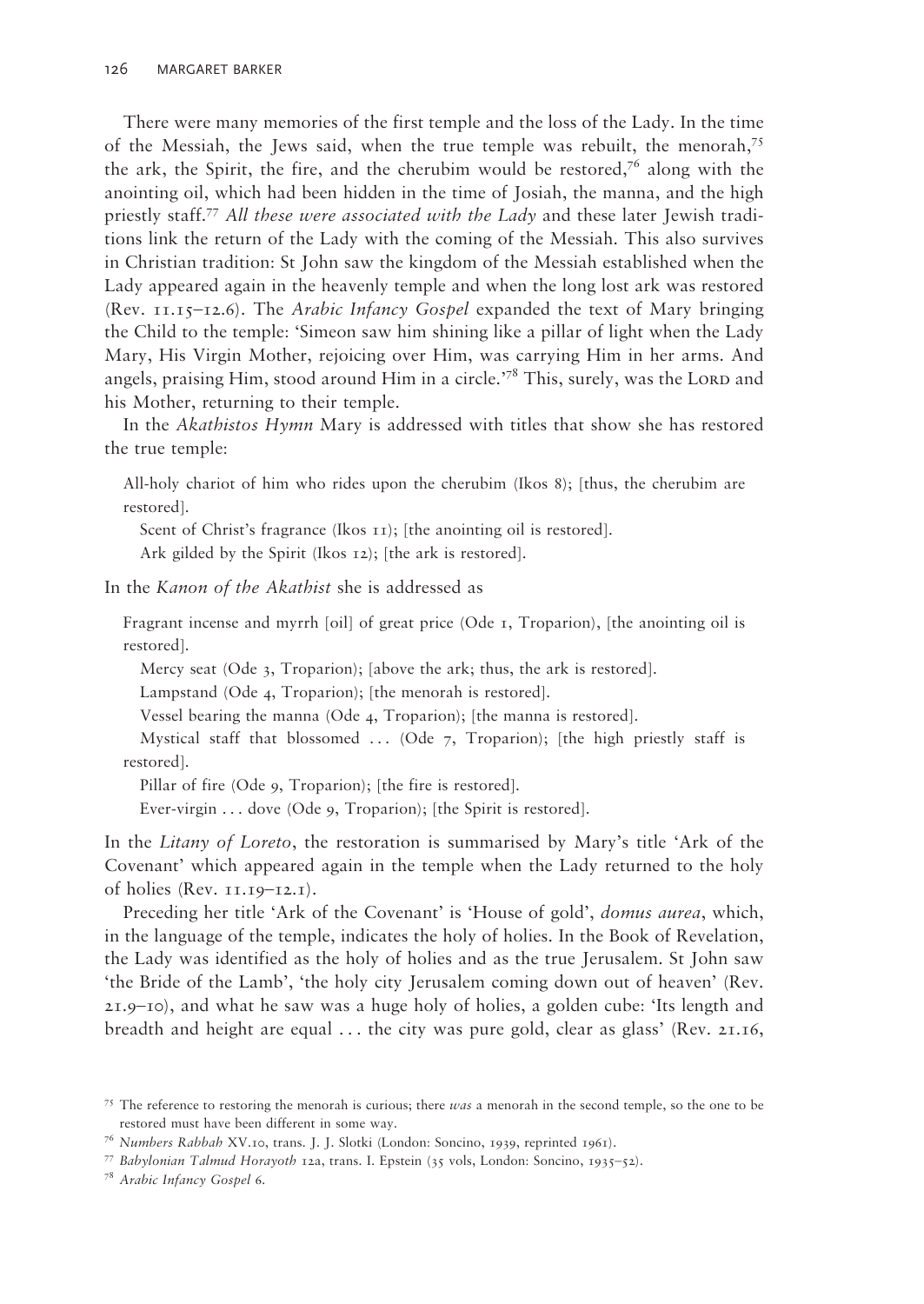18). St John's description of the city/holy of holies and its people corresponds exactly to 'Solomon's' description of Wisdom in the *Wisdom of Solomon*. 79 From all of this, it is possible to show the following:

The city was the Bride: 'I will show you the Bride' (Rev. 21.9), a parallel to Solomon's desire to take Wisdom as his Bride (Wisd. 8.2).

 The city has 'the glory of God, radiance like a most rare jewel (Rev. 21.11). We find in Wisdom the following two parallels: 'Wisdom is radiant and unfading' (Wisd. 6.12); '[She] is a pure emanation of the glory of the Almighty  $\dots$  a reflection of eternal light' (Wisd. 7.25b–6).

 The city is a place without pain and death (Rev. 21.4): cf. 'I shall find rest with [Wisdom], for companionship with her has no bitterness, and life with her has no pain, but gladness and joy' (Wisd. 8.16).

Nothing unclean can enter the city (Rev.  $2I.27$ ): 'Nothing defiled gains entrance into [Wisdom]' (Wisd. 7.25c).

The city is vast  $-$  12,000 stadia in each dimension (Rev. 21.16): '[Wisdom] reaches mightily from one end of the earth to the other' (Wisd. 8.1).

 The people in the city 'came to life and reigned with Christ for a thousand years' (Rev. 20.4): 'Giving heed to [Wisdom's] laws is assurance of immortality . . . So the desire for Wisdom leads to a Kingdom' (Wisd. 6.18, 20).

In a way that seems strange to us, these images of the temple identified the Lady with her city/sanctuary. Throughout the Old Testament there are references to the daughter of Zion or the daughter of Jerusalem, but these are usually understood as no more than poetic images. As early as Isaiah, Zion was 'daughter [of] Zion', a female figure who protected her city. When she was threatened by the Assyrians, the LORD spoke for her: 'She despises you, she scorns you, the virgin daughter [of] Zion' (Isa. 37.22). The city and the Lady were not taken by force. Rather, it was the neglect of the Lady that had caused Jerusalem to fall (Jer. 44.18). Her temple was the Tower of the Flock on the hill of the Daughter of Zion, and Micah prophesied that dominion and power would return to her (Mic. 4.8). If the hill of the LORD (Ps. 24.3) meant the hill of the God of Israel, why should the hill of the daughter of Zion be understood as just a figure of speech? The Tower was remembered in Jewish tradition as the holy of holies, the place where the prophets stood to receive their revelations (Isa.  $2I.8$ ; Hab. 2.1); and David's tower<sup>80</sup> in the vineyard (Isa. 5.2) was the holy of holies.<sup>81</sup> In the *Litany of Loreto*, Mary is described as 'Tower of David' and 'Tower of Ivory', both images drawn from the Song of Songs (4.4 and 7.4 respectively), but to look no further for the origin of the titles, or to be content with later imaginative interpretations such as Mary as the Strong Tower against heresy, would be to overlook an important role of the Lady. She 'was' the city and its guardian and its holy of holies.

<sup>79</sup> Barker, *Revelation*, pp. 320–21.

<sup>80 &#</sup>x27;David's tower', because in Isa. 5.1 the 'beloved' can also be read as 'David'. See N. Wyatt, 'Jedidiah and Cognate Forms as a title of Royal Legitimization', *Biblica*, 66 (1985), 112–25.<br><sup>81</sup> Thus R. Yosi, early second century ad, in Tosfefta *Sukkah* 3.15. The tower is also known as the holy of holies

in the *Assumption of Moses* 2.4: in 1 Enoch 89.73 the rebuilding of the temple is described as 'rebuilding the tower', a text known in the time of Jesus.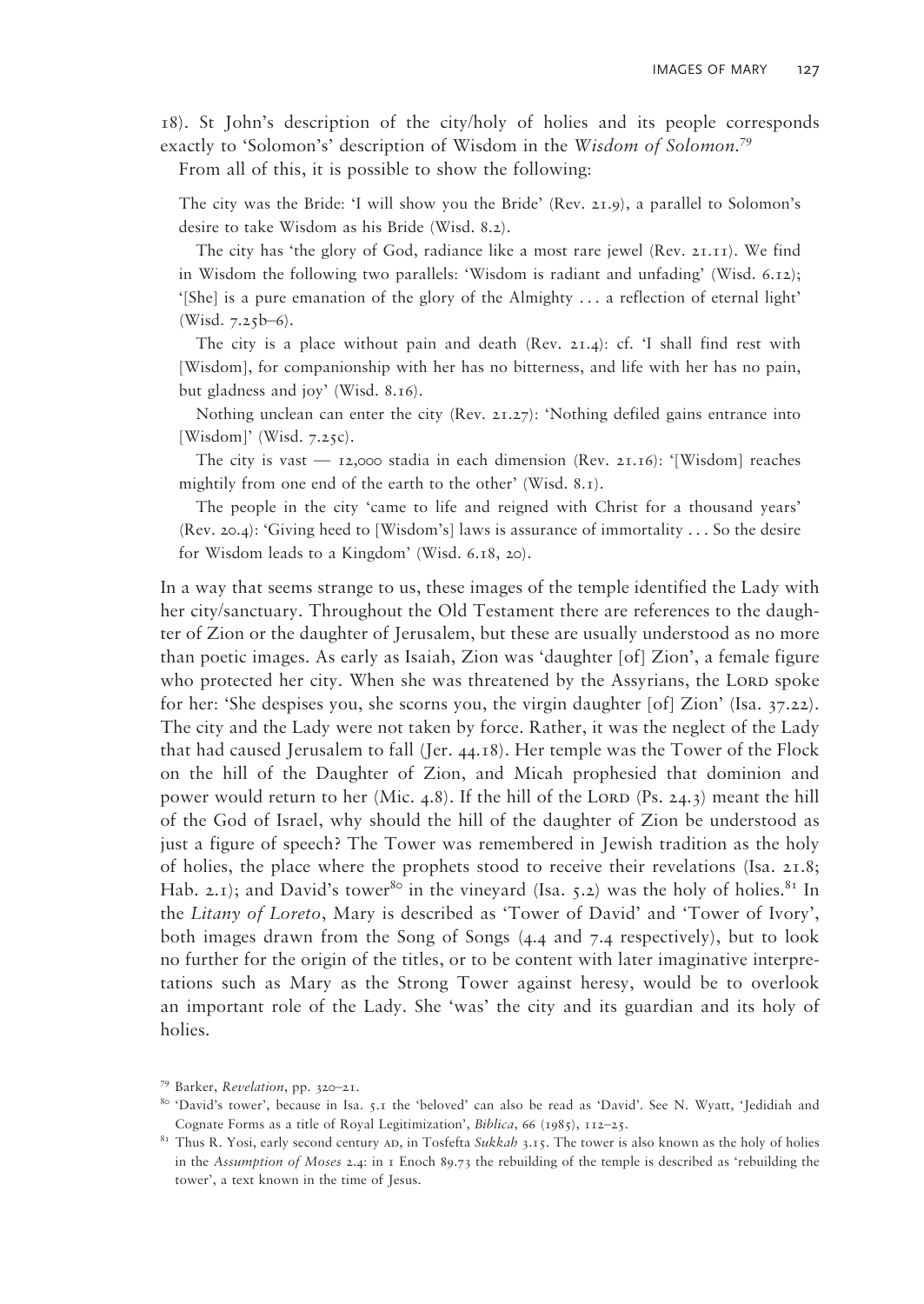Later prophets described her as a harlot who welcomed foreign rulers (Ezek. 16.15– 29), and then like a lonely princess who had become a vassal. The virgin of Isaiah's prophecy, *'almah*, became like a widow, *'almanah* (Lam. 1.1). Isaiah also prophesied her time of restoration: 'Speak tenderly . . . that her time of hard service is over, and her iniquity pardoned' (Isa. 40.2, translating literally). She would be a jewelled city, a sign that the covenant of peace stood firm (Isa.  $54.10-13$ ). 'Arise and sit (on your throne) Jerusalem', he said (Isa.  $52.2$ , translating the Hebrew literally). The city/queen was 'a crown of beauty in the hand of the LORD' (Isa. 62.3).

The figure 'Ezra', writing around 100 AD, knew that the city was at the same time personified as a woman. He had a vision of a mourning woman transformed into a dazzling city, that is, Jerusalem ( $\alpha$  Esdr. 9.38–10.59). Hermas, the early Christian prophet in Rome, had visions of a Lady who was also the tower that represented the Church, and she read Wisdom teaching to him from a little book. The LORD of the Tower was the Son of God (Hermas, *Parable* 9).<sup>82</sup> This aspect of the Lady is represented more fully in the *Akathistos*, where Mary is addressed as: 'Unshakeable tower of the Church' (Ikos 12); 'Unbreachable wall of the Kingdom' (Ikos 12); and in the *Kanon of the Akathist* she is 'Guardian of all, fortress and stronghold and sacred refuge' (Ode 4, Troparion); 'City of the King of all' (Ode  $\zeta$ , Troparion); and 'All-blessed, protection and defence, rampart and stronghold' (Ode 8, Troparion). In the *Litany of Loreto*, the titles 'Tower of David' and 'Tower of Ivory' are the key to temple imagery far more ancient than that of Athena protecting her city, as is sometimes suggested.

The Lady was the genius of Jerusalem, and from the beginning, Mary was presented as the suffering city. The themes of the Magnificat are those of Isaiah to his people in exile: the Lady/city whose time of humble status is over (Isa. 40.2);<sup>83</sup> the Servant and the children of Abraham (Isa. 41.8–9). The Magnificat as a whole would not be out of place as a psalm of praise sung in Isaiah's Jerusalem: 'He has regarded the low estate of his handmaiden . . . He has helped his servant Israel . . . as he spoke to our fathers, to Abraham and to his posterity for ever' (Lk. 1.43, 54-55).<sup>84</sup> Isaiah promised the desolate city: 'As a young man marries a virgin, so shall your sons marry you' (Isa. 62.5a). Is this not the origin of the city/Bride imagery in Revelation, where the Lady marries her Son (Rev. 12.5; 21.9)? The Lady was the holy of holies, that gave birth to the Son of God. In the *Litany of Loreto*, Mary's title 'House of Gold' sums up several of her titles in the *Akathistos Hymn*: 'Enclosure of God who cannot be enclosed' (Ikos 8); 'Best of dwellings of him who is above the seraphim' (Ikos 8); 'Tabernacle of God the Word' (Ikos 12); 'Greater holy of holies' (Ikos 12). In the *Kanon of the Akathist* she is: 'Dwelling place of the Master of creation', 'Spacious tabernacle of the Word' (Ode 5, Troparion); and 'Dwelling-place of light' (Ode 8, Troparion). Again, the *Litany of Loreto* and the *Akathistos Hymn* attest a common tradition, but independently of each other.

In the *Litany of Loreto*, Mary is the Door of Heaven, *ianua Coeli*, which may refer to Bethel, the Gate of Heaven where Jacob saw the ladder up to heaven and the LORD

<sup>82</sup>*Shepherd of Hermas*, Vision 2 and Parable 9 respectively, in K. Lake (ed. and trans.), *The Apostolic Fathers*, 2 vols (Cambridge MA, 1970), vol. 2.

<sup>83</sup> The Lxx has ταπείνωσις, humble status.

<sup>84</sup> See M. Barker, *Christmas: The Original Story* (London: SPCK, 2008), pp. 67–70.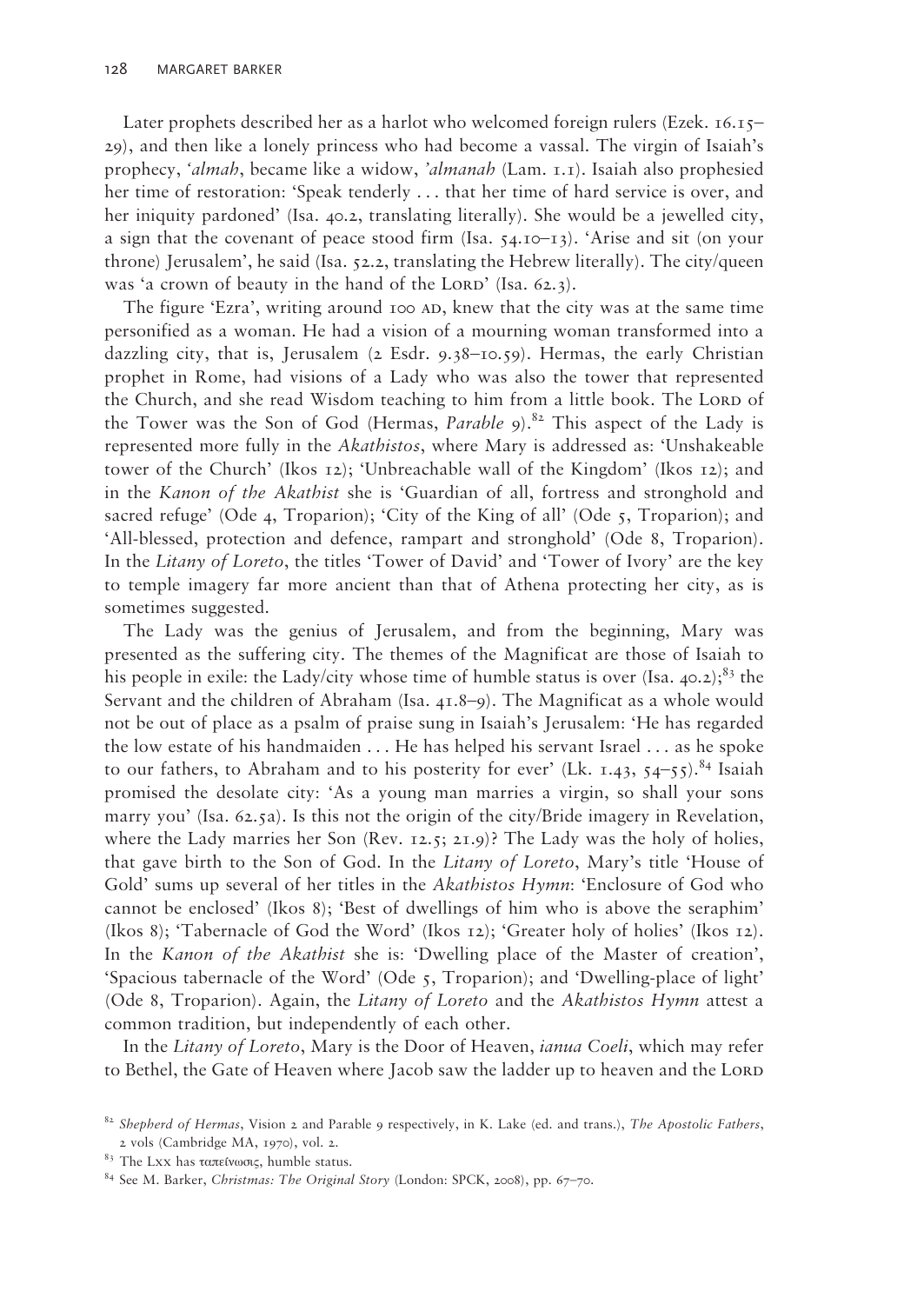upon it. The place was formerly called Luz, which means 'almond tree', and the almond tree was a symbol of the Lady (Gen. 28.10–19). In the *Akathistos Hymn*, Mary is the 'Mystical staff that blossomed' (Ode 7, Troparion), a reference to Aaron's rod that bore blossoms and almonds (Num. 17.8–11); she is also the 'Heavenly Ladder by which God came down' (Ikos 2). Thus Mary as Bethel was part of the tradition, and these titles could have been summarised as 'Door of Heaven'. Neither the Vulgate nor the Vetus Latina, however, has *ianua*; the word is *porta*.

The temple context that I am suggesting for this imagery could also point to Ezekiel's prophecy of the temple gate through which the LORD had passed, and which would forever remain closed (Ezek. 44.2), but there is another possibility. The 'door' title in the *Akathistos Hymn* implies the entrance to the holy of holies, the way between heaven and earth. Mary is the 'Door of an awesome mystery' (Ikos 8), and a key to understanding the origin and significance of this title may lie in the earliest known deposit of Kabbalah, the *Sefer HaBahir* (Book of Shining Light), first known in Provence at the end of the twelfth century. Such a link with Marian titles is not impossible: the *Sefer HaBahir* claims to come from Rabbi Nehuniah ben HaKanah, a temple mystic from Emmaus at the end of the first century AD. He would have been familiar with the temple mysticism that shaped the Book of Revelation and the *Protevangelium*. Now it is unlikely that a book which 'appeared' in Provence in the late twelfth century had direct links to Rabbi Nehuniah, but his disciples could have transmitted temple teachings just as the Christians did. The similarities between the *Sefer HaBahir* and the Marian titles cannot be coincidence. Peter Schäfer suggested that the immediate influence could have been the tradition of Marian devotion of twelfth-century Provence, $85$  but the link between Mary and Wisdom, as we have seen, was made much earlier, by the first Christians, and on the basis of temple tradition.

The *Sefer HaBahir* depicts the ten powers [*sefirot*] of God: the three upper powers were indicated by the 'Holy Holy Holy' of Isaiah's vision (Isa. 6.3), and the third of these upper powers was enigmatically described as both 'united' and 'separated'. This third power was the source of the seven lower powers. The last power, the tenth, was the *Shekinah*, the presence of God in the world. Schäfer says 'what is most striking is her receptive function, which is emphasised repeatedly . . . She is the vessel (*shiddah*) 86 into which all of the powers of the upper *sefirot* flow . . . she is a beautiful fragrant vessel that he loves.'87 The Shekinah, the tenth power, was connected to the third power, and so there are two *Shekinot*: 'There is a *Shekinah* below, just as there is a *Shekinah* above. It is the light that came from the first light, which is Wisdom. It surrounds all things, as it is written: "The whole earth is full of his Glory"'  $(Isa. 6.3).$ <sup>88</sup> The argument seems to be that the third power collects and transmits the powers of the upper three powers to the seven lower powers, and the tenth power transmits all the seven powers into the material world: 'Standing on the threshold to the earthly world, the *Shekinah* hands over the divine powers assembled with her to

<sup>85</sup> P. Schäfer, *Mirror of His Beauty: Feminine Images of God from the Bible to the Early Kabbalah* (Princeton: Princeton University Press, 2002), pp. 239–40.

<sup>86</sup> Doubtless derived from her ancient name *Shaddai*. 87 Schäfer, *Mirror*, p. 125.

<sup>88</sup>*Sefer HaBahir* 171, using Kaplan's numbering but not his translation.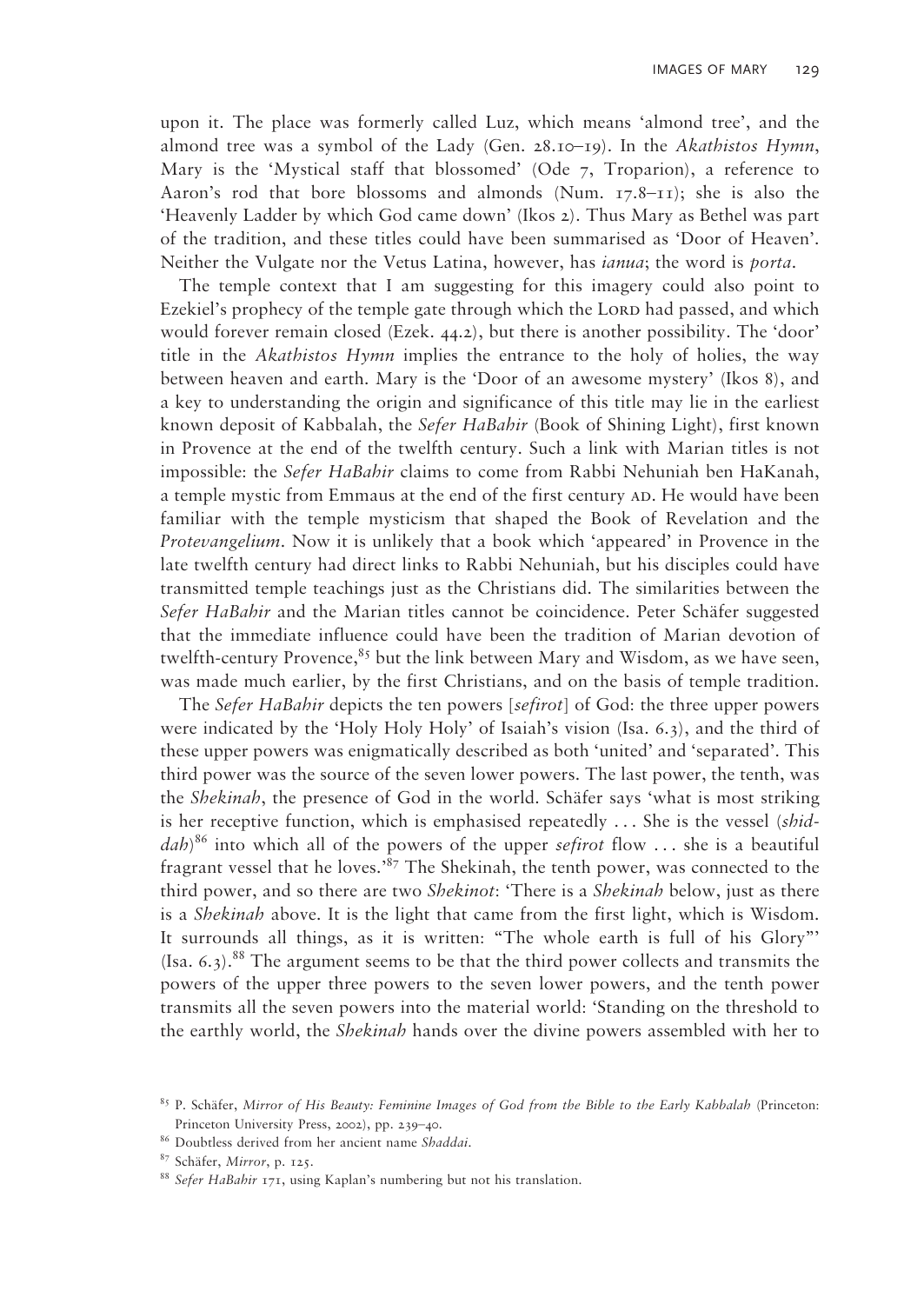this world, and at the same time directs them above'; 'the description of the *Shekinah* as mediator between God and human beings, between heaven and earth, represents one of the central concerns of the Bahir and the Kabbalah'.<sup>89</sup> Thus we can see how she is both 'united' and 'separated'.

Schäfer summarised her roles thus: 'The *Shekinah* is God's feminine potency, and as such is the lowest, and to a certain extent, the weakest of the divine forces in their dynamic interplay with one another. But at the same time she is the most important and strongest among them, because she unites within herself the flow of all the other energies. She bridges the heavenly and the earthly realms . . . Through her God enters the world, and her only task is to unite Israel with God. If she succeeds in this, she will not only lead Israel to God, but will herself return to her divine origin. Only through her does Israel have access to God . . . Because she alone belongs to both worlds, it is only through her that the earthly world can be reconciled with the heavenly one, and only through her that humankind can be united with God.'90

Language is a great problem: the roots of Christianity are in Hebrew culture, but there are no Christian texts in Hebrew, with its heritage of nuance and wordplay. Even the primary sources for Christian origins are, in that respect, secondary sources. It is impossible to be certain what, if any, were the Christian equivalents of the Hebrew terms found in the Kabbalah. This complex system can be glimpsed in the Bible: Wisdom in Proverbs 8 is beside the Creator as the material world is made (Prov. 8.22), but she also dances before him in the world of human beings (Prov. 8.31). This implies an upper and a lower Wisdom, 'united' and 'separated'. Seven powers emerge from the holy of holies (Rev. 15.5–8); and Jesus speaks in seven forms to St John, dictating letters to the seven churches (Rev.  $2.1 - 3.22$ ). In the seventh of these forms, Jesus is Wisdom (Rev. 3.14–21),<sup>91</sup> just as she is the last of the seven lower powers in the *Sefer HaBahir*. In the *Litany of Loreto* it is likely that the titles 'Door of Heaven', 'Vessel of the Spirit', 'Vessel of Honour', and 'Vessel of Devotion', as well as Mary's role as Mediator, have their deepest roots in traditions that surface in the *Sefer HaBahir* — traditions concerning Wisdom, the Queen of Heaven, and the lost Lady of the temple.

The problem is gender. Wisdom is feminine, and her other titles imply a female figure. Despite this, the Church has emphasised that Jesus was the incarnation of Wisdom, on the basis of  $\bar{1}$  Corinthians 1.24: 'Christ is the power of God and the wisdom of God.' Taking account of iconography and the texts of the liturgy, it seems that Mary, too, has a strong claim to the title of Wisdom. Fiene has argued that 'from the very beginning of Sophia iconography, images of the Theotokos in association with Wisdom, on the one hand, tended to compete with images of Jesus Christ linked with Wisdom on the other — often yielding provocatively ambivalent compositions. Though [Orthodox] church doctrine insisted on always interpreting any image of Wisdom as Christ or the Logos, the actual iconography (or the feast day associated with it) often seemed to the naive viewer to signify a female figure, the *Bogomater* (Mother of God) in particular.'92

<sup>89</sup> Schäfer, *Mirror*, pp. 126, 128.

<sup>90</sup> Ibid., p. 134.

<sup>91</sup> See Barker, *Revelation*, pp. 109–13.

<sup>92</sup> D. M. Fiene, 'What is the Appearance of the Divine Sophia', *Slavic Review*, 8 (1959), 449–76, 475.